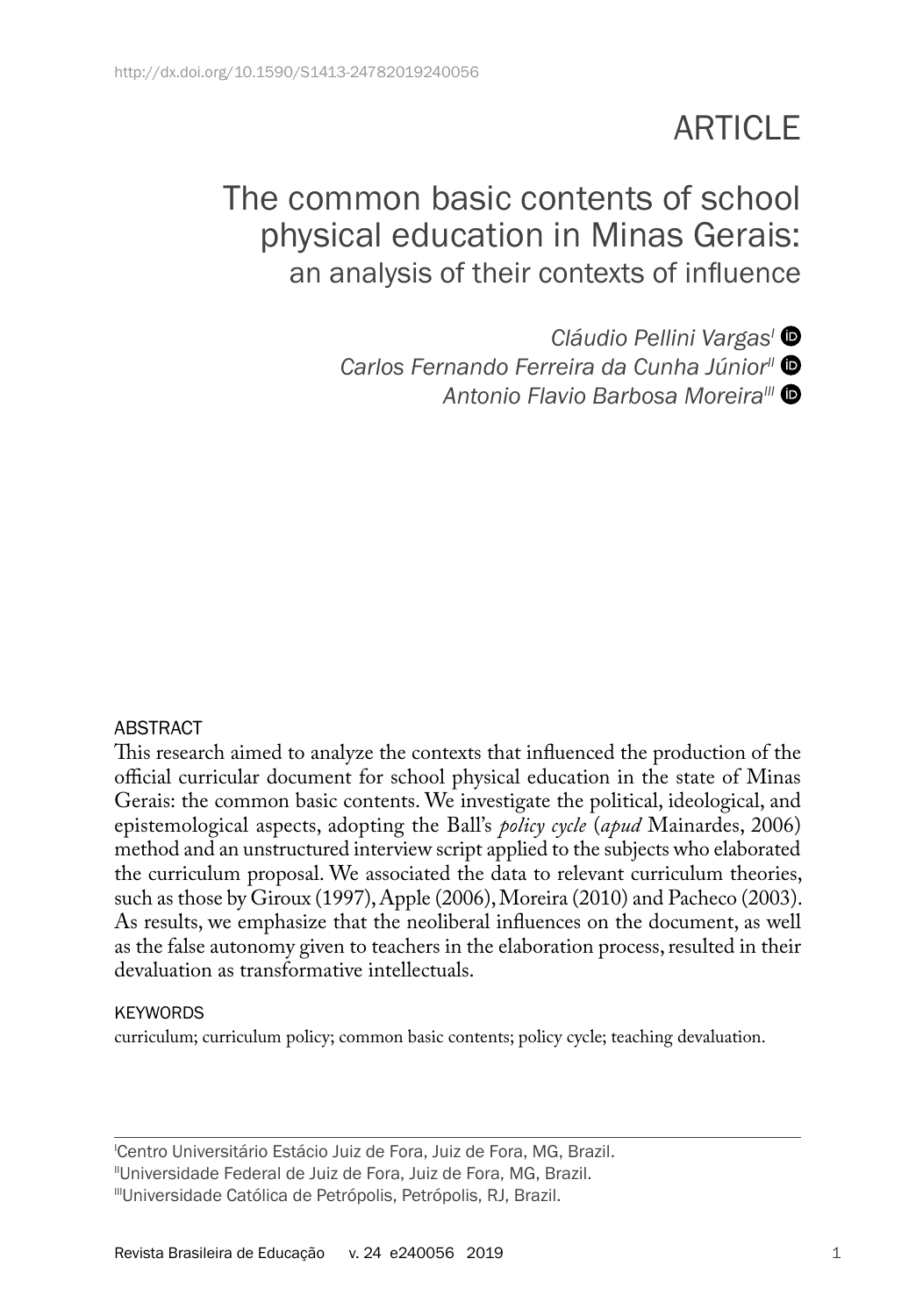# *OS CONTEÚDOS BÁSICOS COMUNS DA EDUCAÇÃO FÍSICA ESCOLAR MINEIRA: UMA ANÁLISE DOS SEUS CONTEXTOS DE INFLUÊNCIA*

#### RESUMO

Esta pesquisa tem por finalidade analisar os contextos de influência de produção do documento oficial curricular de educação física escolar do estado de Minas Gerais, os conteúdos básicos comuns. Investigamos aspectos políticos, ideológicos e epistemológicos utilizando o método do *ciclo de políticas* de Ball (*apud* Mainardes, 2006) e um roteiro de entrevista não estruturada, aplicado aos sujeitos elaboradores da proposta curricular. Articulamos os dados às teorias curriculares pertinentes, tais como formuladas em Giroux (1997), Apple (2006), Moreira (2010) e Pacheco (2003). Como resultados, destacamos que as influências neoliberais sobre o documento, assim como a falsa autonomia dada aos docentes no processo de elaboração, resultaram na sua desvalorização como intelectuais transformadores.

#### PALAVRAS-CHAVE

currículo; política curricular; conteúdos básicos comuns; ciclo de políticas; desvalorização docente.

# *LOS CONTENIDOS BÁSICOS COMUNES DE LA EDUCACIÓN FÍSICA ESCOLAR EN MINAS GERAIS: UN ANÁLISIS DE SUS CONTEXTOS DE INFLUENCIA*

#### RESUMEN

Esta investigación tiene como objetivo analizar los contextos de influencia de la producción del currículo oficial de la escuela de educación física del estado de Minas Gerais, los contenidos básicos comunes. Investigamos aspectos políticos, ideológicos y epistemológicos utilizando el método de *ciclo de políticas* de Ball (*apud* Mainardes, 2006) y un guión de entrevista no estructurado, aplicado a los elaboradores del tema de la propuesta curricular. Articulamos los datos a las teorías curriculares relevantes, como las formuladas en Giroux (1997), Apple (2006), Moreira (2010) y Pacheco (2003). Como resultado, enfatizamos que las influencias neoliberales en el documento, así como la falsa autonomía otorgada a los maestros en el proceso de elaboración, resultaron su devaluación como intelectuales transformadores.

#### PALABRAS CLAVE

currículo; política curricular; contenidos básicos comunes; ciclo de políticas; devaluación docente.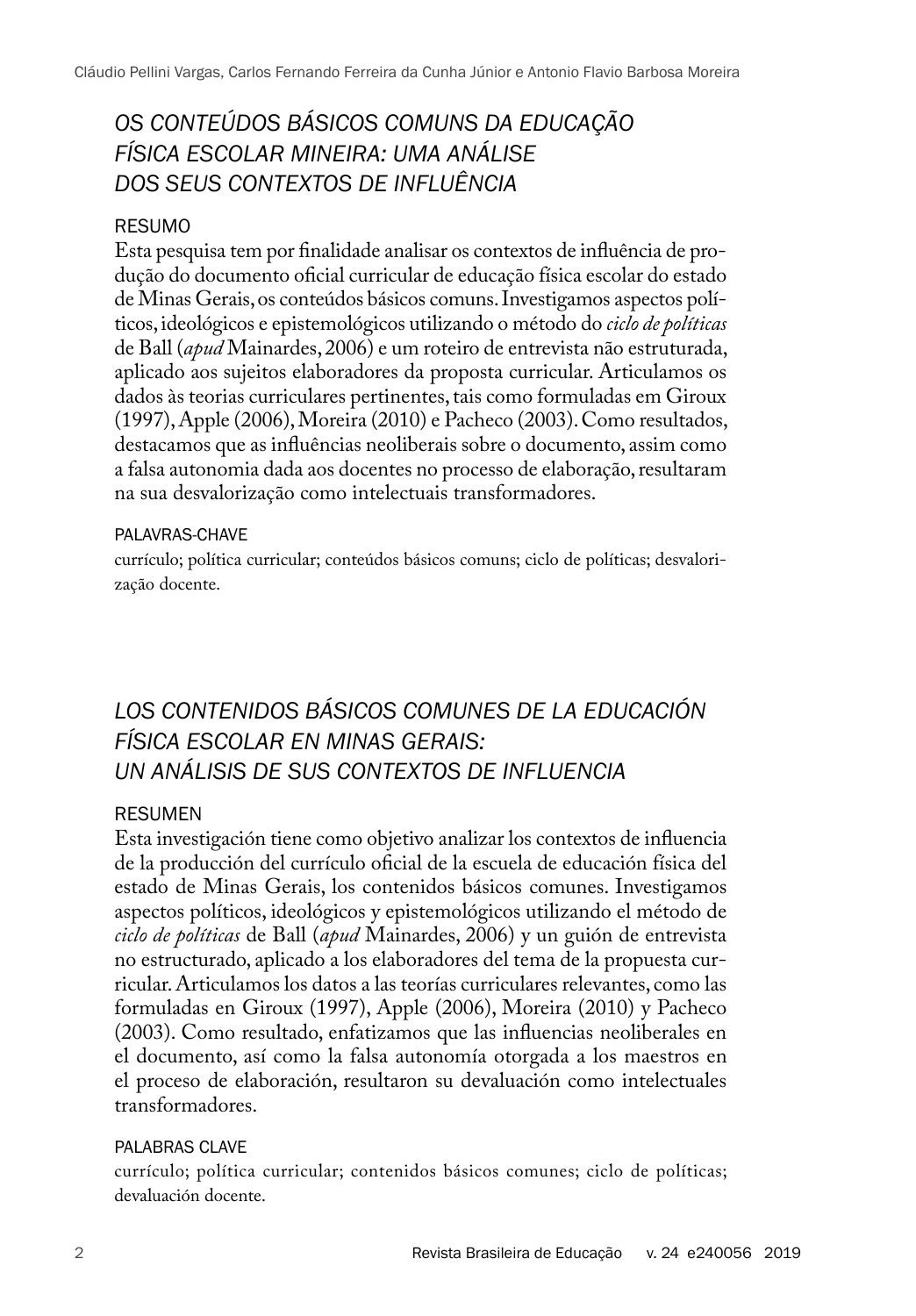### INTRODUCTION

According to Giroux (1997), the idea of understanding and accepting teachers as a true category of transformative intellectuals is under constant threat, which is evidenced in regular political periods by means of educational reforms commonly focused on curricula. Such reforms bring underlying "instrumental ideologies that highlight a technocratic approach to teacher training as well as classroom pedagogy" (Giroux, 1997, p. 158).

In the same direction, Apple (2006) argues that the settings of the educational system are more related to economic than intellectual aspects if most of the current educational research is correct. The knowledge acquired by schools through these reforms is not merely analytical, technical, or psychological, but mainly ideological. In other words, it results from the "research on what certain social groups and classes, in certain institutions and certain historical moments, consider *legitimate*" (Apple, 2006, p. 83, highlight in the original). According to the author, this knowledge is critically formulated to develop an individual who "strengthens or reinforces the existing institutional arrangements (generally problematic) in society" (Apple, 2006, p. 83).

Thus, we explicitly present the formulation of our research problem, defining our object of study and field of analysis, underlining the emergence of an educational scientific question, which can be investigated in a methodical, organized, controlled, and critical way, with results that can be empirically verified by an adequate instrument. Therefore, we ask the following questions: what aspects influence the production of a curriculum policy? How do these aspects impact the pedagogical practice and recognition of Physical Education teachers as transformative intellectuals (Giroux, 1997)? How do the epistemological reflections occur in the face of political and ideological issues?

Thus, the current research aims to analyze the official Physical Education (PE) curriculum issued by the Minas Gerais state: the Common Basic Contents (CBC). We intend to present some of the influences on its production, highlighting political, ideological, and epistemological aspects used in its construction, which reveal the organization of the educational policy that has contributed to the pedagogical devaluation of countless public teachers in the state.

As we aim to build a different way of considering PE at school, we need to understand its process of socio-historical construction in detail and identify the evidence of this process in its various contemporary forms, especially in official curriculum policies of this field. The relevance of this study is then justified by the high impact that a curriculum policy has on society. After all, as defended by Moreira and Silva (2008), curricula are artifacts that undeniably build social and pedagogical identities and, due to their institutionalization, absorb collective traditions that "result from identifiable economic and social ideologies" (Apple, 2006, p. 84).

### METHODOLOGY

This is a qualitative study that aims to describe and analyze a social phenomenon: the curriculum policy for school PE in Minas Gerais, originally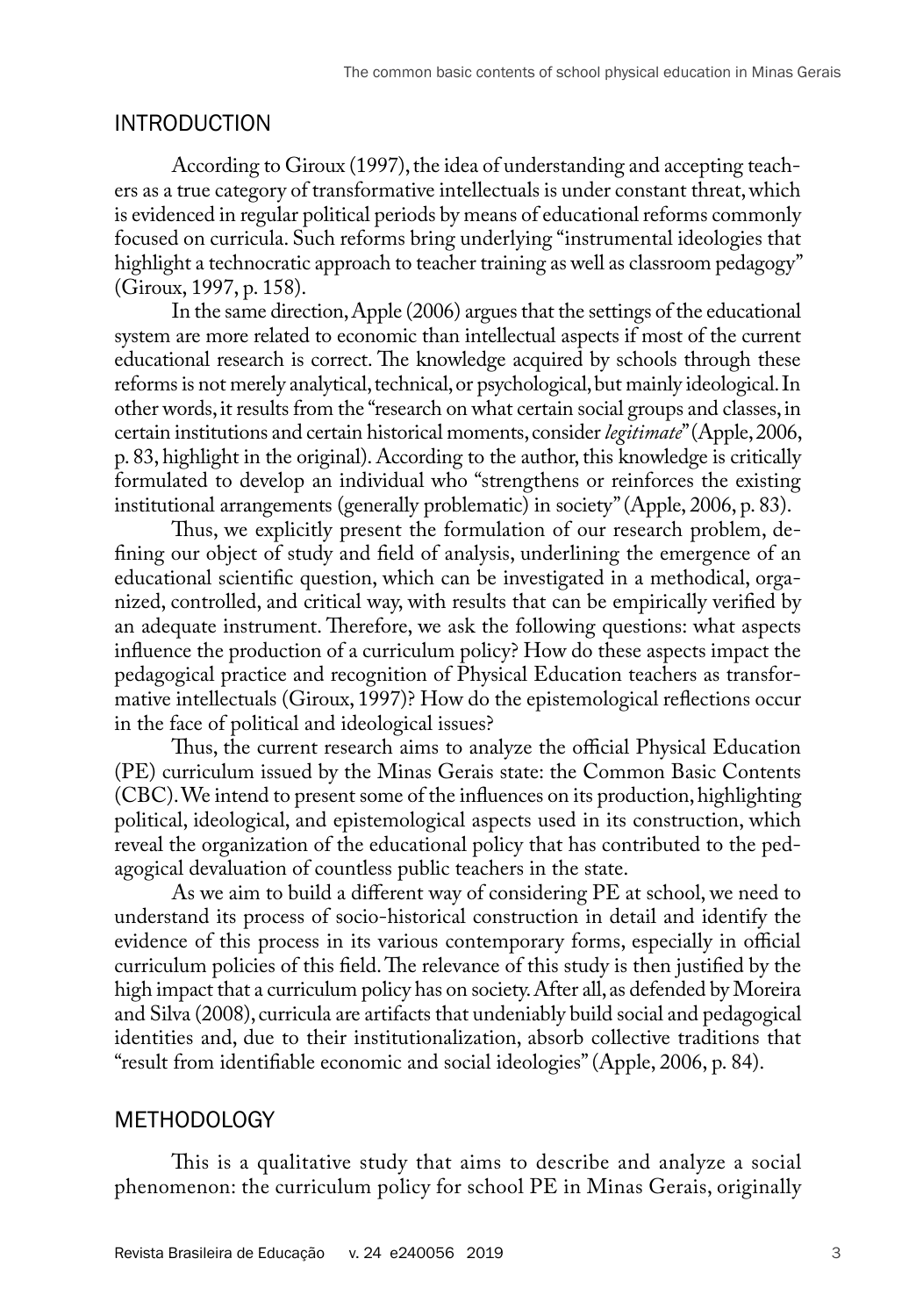issued in 2005 during Aécio Neves's administration. Since this is an analysis of the contexts of a public policy, which has impacted the education in Minas Gerais, this type of methodology is justified by the possibility of revealing ideologies, beliefs, and values from different points of view, guiding the description and interpretation of these phenomena (Latorre *et al*., 1997 *apud* Raimundo, Votre and Terra, 2012).

We have analyzed the context of the process of elaborating the CBC/MG for PE through the *policy cycle* method by Stephen Ball (*apud* Mainardes, 2006), because we have considered the assumption that no curriculum reform can be analyzed without the interpretation of its elaboration context (Mainardes, 2006; Lopes, 2002; Pacheco, 2003). It is a methodological procedure regarded as an analytical model for educational programs and policies that takes into account their initial formulations as well as their evaluations.

This approach represents a way of considering the trajectory of a policy through a post-structuralist perspective that combines subjective understandings permeating analyses of the multiple contexts around the elaboration of the educational policy. It aims to evidence that political texts are open to many interpretations and that new meanings, even ideologies, might rise and be attached to them since the circulation of political documents enables new readings from one context to another.

Ball (*apud* Mainardes, 2006) presents his theory based on different but interconnected contexts. It comprises five contexts: influence, text production, practice context, results/effects, and political strategy (Raimundo, Votre and Terra, 2012). We focused on the contexts of political influence and text production, which are involved in the elaboration of the object of research. We have examined these two steps through the lens of relevant contemporary curriculum theorizations, as seen in Giroux (1997), Pacheco (2003), Apple (2006), Moreira and Silva (2008), among others. We have chosen to analyze the category "devaluing and deskilling teacher work," as shown by Giroux (1997, p. 158). Under this guideline, we will describe the contexts of the educational reform that resulted in the CBC for PE in Minas Gerais, as well as its repercussions based on relevant theories and analysis of speeches from the CBC developers.

The context of influence (and political strategy) is related to the moment in which interest groups establish standards and principles that have the function of guiding politics. In this phase, constant struggles for political discourses (powers) take place.

It is in this context that interest groups compete to influence the definition of the social purposes of education and what it means to be educated. Social networks inside and around political parties, the government, and the legislative process are active in this context. It is also in this context that the concepts acquire legitimacy and form a basic discourse for politics. (Mainardes, 2006, p. 51)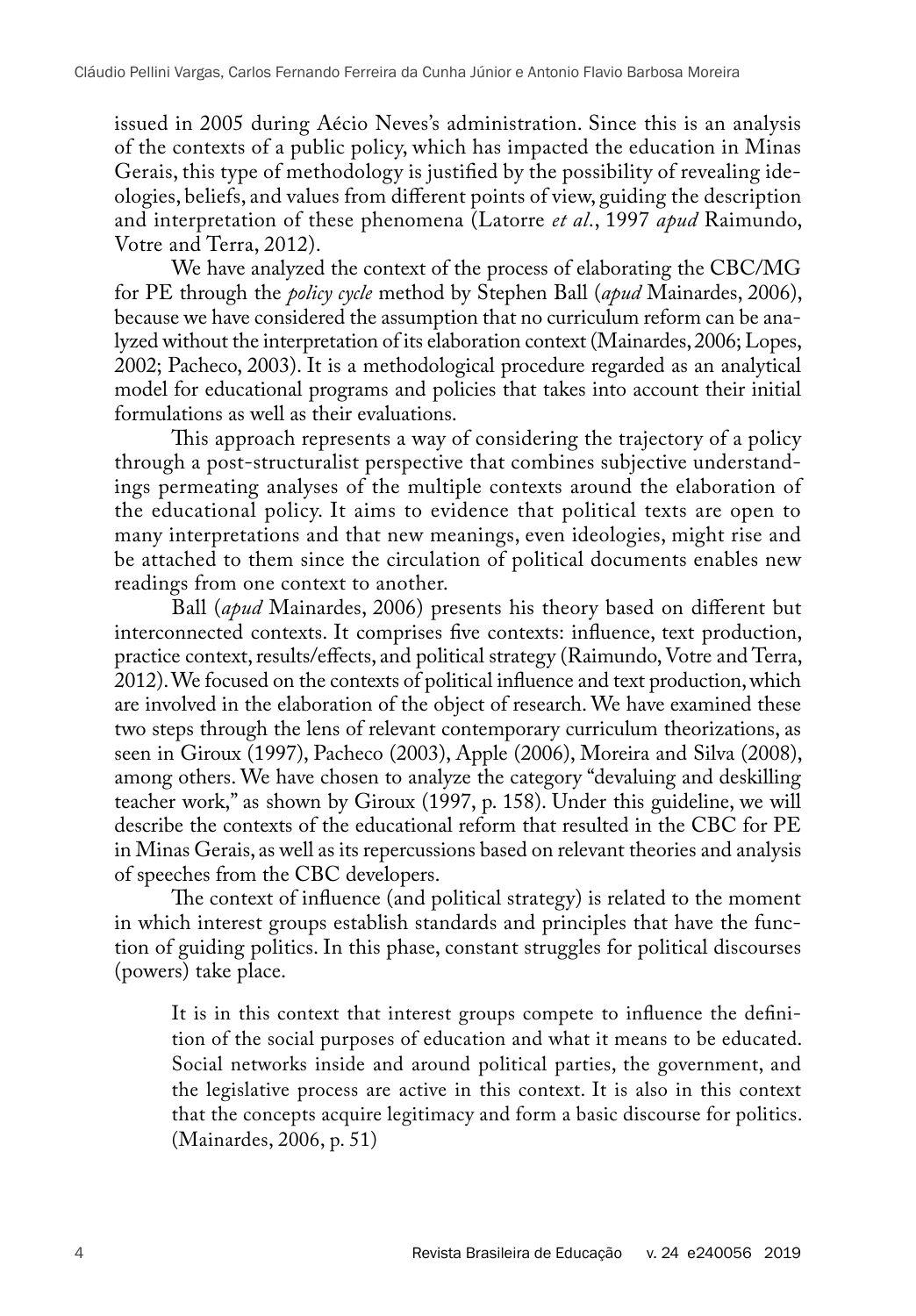The context of political text production is characterized by the elaboration of a text that aims to show what politics is to the school community. It is an essentially bureaucratic context that depends on laws, rules, and regulations, also involving disputes. To Mainardes (2006, p. 52):

these representations can take various forms: official legal texts and political texts, formal and informal comments on official texts, official statements, videos, etc. Such texts do not necessarily have internal coherence and clarity, and they can also have contradictions. [...] Politics is not made and finished in the legislative moment, and the texts need to be read considering their specific time and place of production.

As an instrument to investigate contexts and data collection, we have elaborated a guide for focused unstructured interviews, which has been used with central developers of the curriculum proposal analyzed, following the orientation by Marconi and Lakatos (2010). Each one of the four meetings with the four developers, that took place between interviewer and interviewee separately, without any kind of intervention, lasted from 90 to 120 minutes on average.

Next, we present the description of the mentioned guide for the interviews:

- 1. Personal presentation: full name/age, academic qualification (undergraduate and graduate), and professional history (major points and current occupation);
- 2. Conversation about the undergraduate period. Why have you studied PE? (remarkable memories, preferences, subjects, important professors, physical practices and/or experiences, researches, trips, congresses, etc.). Discussion about the pedagogical aspects of PE in their formation courses;
- 3. What do you understand by **curriculum**? Curriculum theories and their authors represented in the CBC. General epistemological assumptions and epistemological positioning of PE;
- 4. How did the invitation to elaborate the CBC/MG for PE happen? Participants. Professional occupations of the group;
- 5. How was the dynamic and what were the procedures to elaborate the CBC? Steps. Organization and workplace;
- 6. Do the participants know the previous curriculum documents for PE in Minas Gerais? Past influences;
- 7. The *Renewal Movement* of Brazilian PE and its influence on CBC;
- 8. Organization of the four thematic axes of the CBC for PE;
- 9. Groups of professional development (GDP) in the PE field in Minas Gerais;
- 10. Political educational context in Minas Gerais and Brazil when the CBC was elaborated.

The individuals' academic profile is highlighted as follows: all of them have an undergraduate degree in PE and a doctoral degree in education and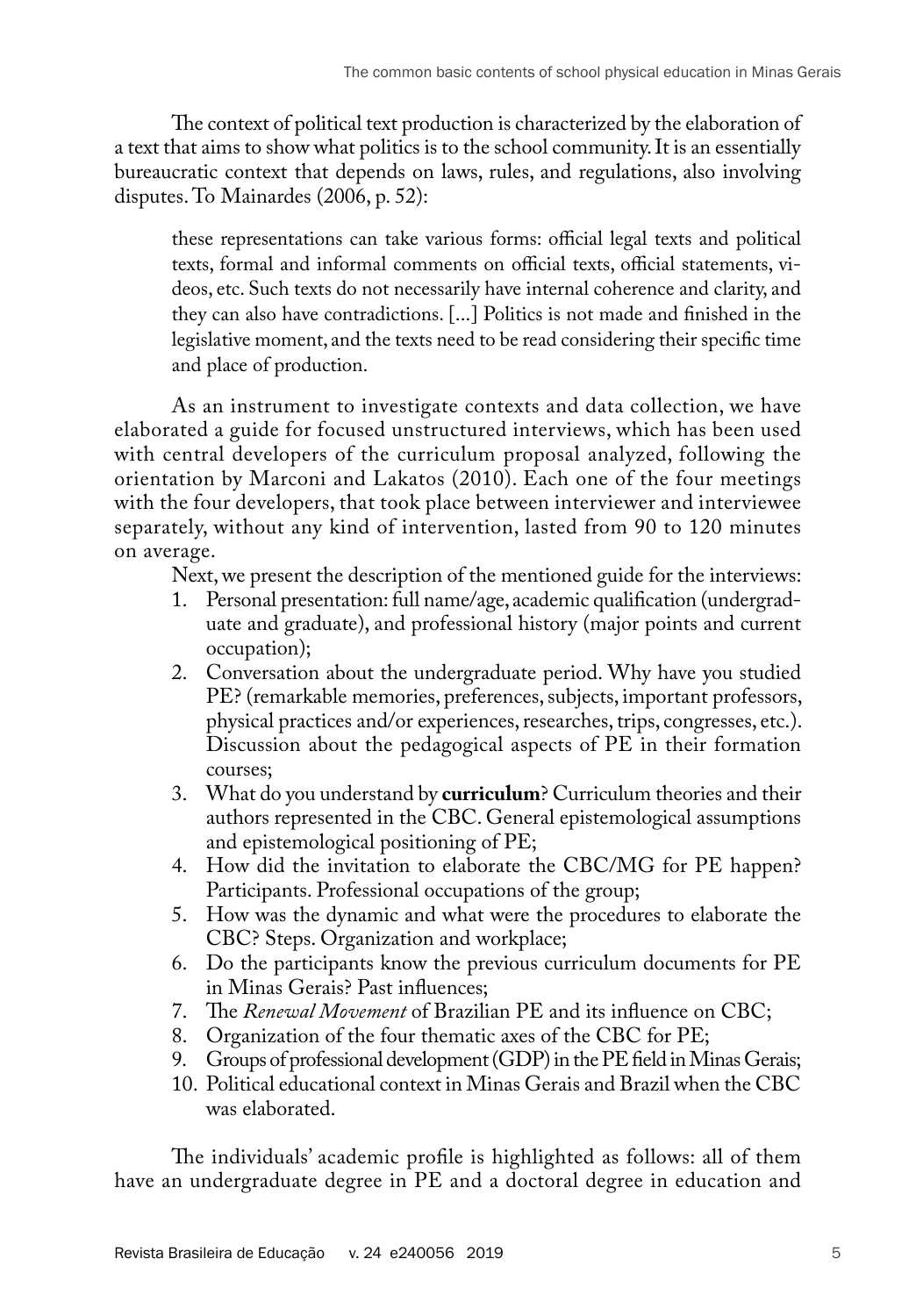have taught for at least 30 years in formal contexts. Though publicly known, their names were preserved during the analyses in order to avoid eventual embarrassments from some of their statements, thus respecting ethical precepts. Therefore, the order of presentation of the individuals as described during the analyses of the answers, represented as *interviewees 1, 2, 3*, and *4*, does not correspond to the chronological order of the meetings. We emphasize that all interviews happened with the individuals' agreement, and all of them signed an informed consent form.

In the structure of this work, we have developed an analysis of the context of political influence on the CBC for PE in schools, showing how large international liberal corporations invested in Brazilian education in the 1990s and 2000s and the implications of this process in the elaboration of the educational policy in Minas Gerais. Next, we have underlined the influences from the context of political text production and the Professional Development Program (PDP), a moment in which schoolteachers were invited to participate in the elaboration of the political text. We have demonstrated the flaws of their participation, their false autonomy, and the devaluing of their category, highlighting statements by the individuals interviewed. Lastly, we have listed the final considerations of the study.

In Figure 1, we reveal the scheme (and hierarchy) of the elaboration flow of the curriculum policy for PE in Minas Gerais and identify its moments of recontextualization. The final curriculum resulted from a long political and ideological process, thus consolidating the point of view that it is a consequence of a complex and concatenated social organization (Sacristán, 2000).

# CONTEXTS OF INFLUENCE ON THE COMMON BASIC CONTENTS FOR PHYSICAL EDUCATION: POLITICAL, IDEOLOGICAL, AND EPISTEMOLOGICAL IMPLICATIONS

We present our interpretation of the Minas Gerais educational policy, considering the whole 1990 decade up to the CBC issue date in 2005 when the curriculum proposal in question appeared. We reiterate that a curriculum policy cannot be understood out of its elaboration context (Sacristán, 2000; Lopes, 2002; Pacheco, 2003; Neira and Nunes, 2009). In this sense, every study that aims to advance our understanding should consider that "the curriculum policy rules general decisions and is manifested by a certain legal and administrative ordering" (Sacristán, 2000, p. 107). Thus, disregarding the real context in which the object is immersed, processed, and manifested means neglecting the understanding of the reality we aim to explain.

It is imperative to emphasize that, for the last decades, the Brazilian educational system has been endeavoring to achieve the universalization of Brazilian Basic Education and the idea of quality has been guiding the debates on educational policies, which currently culminate in the elaboration of the Common National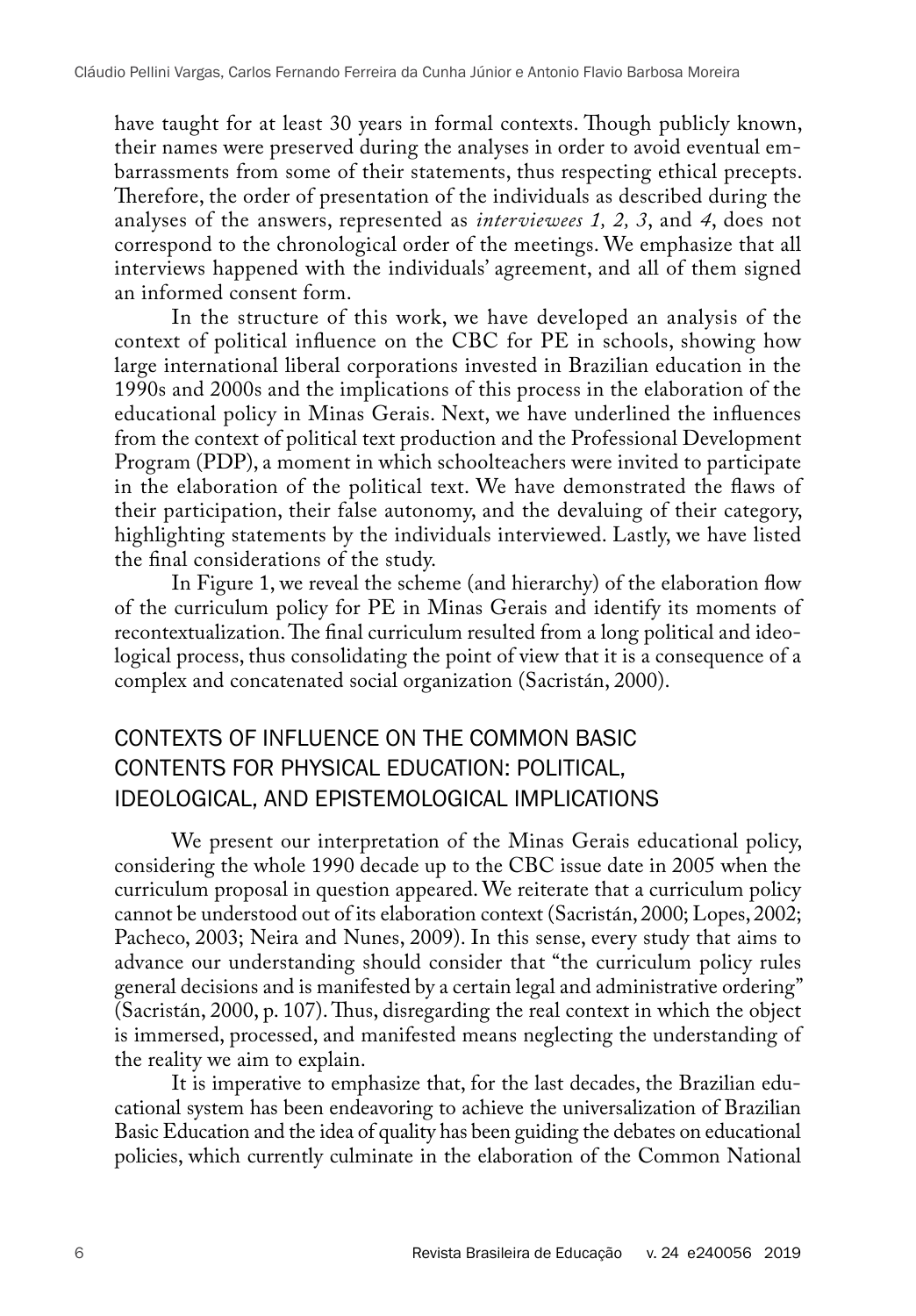

**Figure 1 – Scheme of the elaboration flow of the curriculum policy for Physical Education in Minas Gerais.** \*CBC: common basic contents.

Curricular Basis (BNCC1 ). It aims to reach the levels of developed countries, following the standards defined in the Programme for International Student Assessment (PISA). This purpose is defended by Law number 9,394/96 (Law of Directives and Bases — LDB), which provides a national process to evaluate school performance

<sup>1</sup> Translator's note: In this work, the Brazilian acronyms will not be translated. They will keep the original initial letters as used in Brazil, unless there is an already established version in English.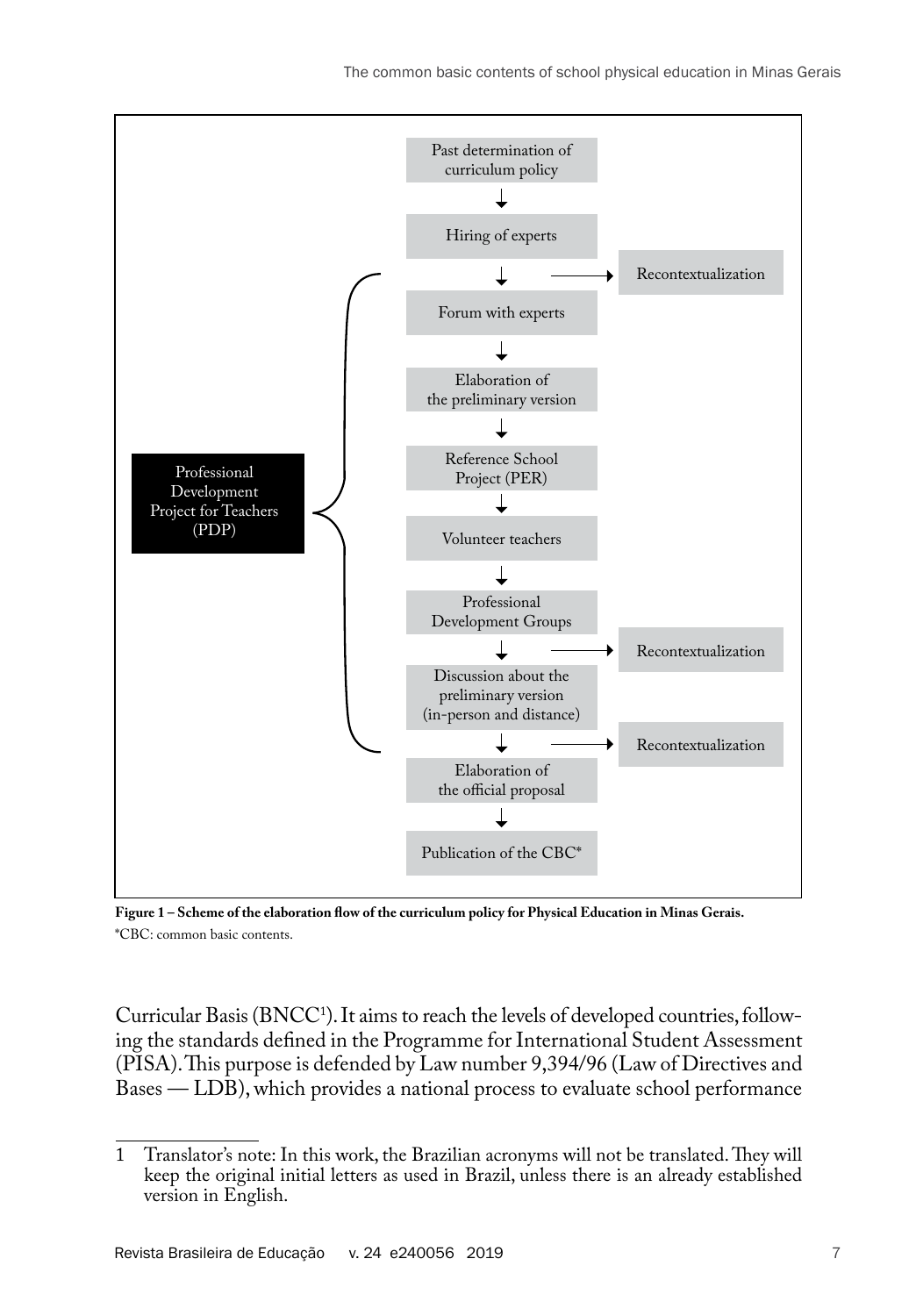in partnership with the state and municipal education systems, considering some priorities and ensuring quality.

This perspective of qualitative profit in Basic Education was already adopted by the Brazilian policy in effect during the 1990s, a period in which "the Brazilian government promoted educational reforms in all levels of education" (Nunes, 2016, p. 26). This was an idea defended in international discourses on education during the Jomtien World Conference on Education for All, which resulted in the *World Declaration on Education for All*, highlighting the need for developing countries, such as Brazil, to offer quality education. This meeting resulted in many inclusion initiatives, actions to reduce grade retention, and projects for national education, some of which were prominent in Minas Gerais.

That was the broad influential context before the CBC, in which the education perspective that would guide local policies was discussed. From the Thai conference, Brazil elaborated: the *Decennial Plan of Education for All* (1993–2003), which mobilized government, civil society, states, and cities; *Strategic Policy Plan* (1995–1998), which established a commitment made by the country that aimed to expand and improve the quality of teaching; the *Fund for Maintenance and Development of Basic Education and Valorization of Teaching* (FUNDEF), which was also implemented. Lastly, the LDB/1996 also focused on the quality of teaching and the correction of school flow (Raimundo, Votre and Terra, 2012).

Consequently, this set of laws and plans "followed the global orientation to reorganize neoliberal politics, presenting the principles of administrative and managerial reforms in schools, creating mechanisms for regulating the efficiency, productivity and effectiveness of education" (Raimundo, Votre and Terra, 2012, p. 851). Also according to the authors, "the influential context of educational reforms, especially in Minas Gerais, disseminates the neoliberal perspective, influencing the definition of policies and priorities that serve the market logic" (Raimundo, Votre and Terra, 2012, p. 850).

The neoliberal idea is also related to meritocracy and seems to correlate distinctive curriculum policies as having the same characteristics and functions in different places. It would be a type of strategy reinforced by globalization that implies that this is the only way to achieve progress. According to Pacheco (2003), this position is usually present in discourses that support recent curriculum policies, a phase that promoted the idea that private is superior to public.

In the 1990s, schools adopted the most elementary characteristics of neoliberal ideas. In other words, market conceptions became linked to education due to the transposition of the corporative managerial model to schools and also for political and administrative decentralized practices, carried out to establish democracy. Nunes (2016) adds that, in this period, the country had its local economy working "as a unity of the world economy" (Nunes, 2016, p. 27), being forced to adjust to deregulated global dynamics. The author affirms that "the State becomes incompetent, and the market logic starts to solve social issues. Therefore, the State becomes subordinated to the economy" (Nunes, 2016, p. 27), turning education into merchandise. This is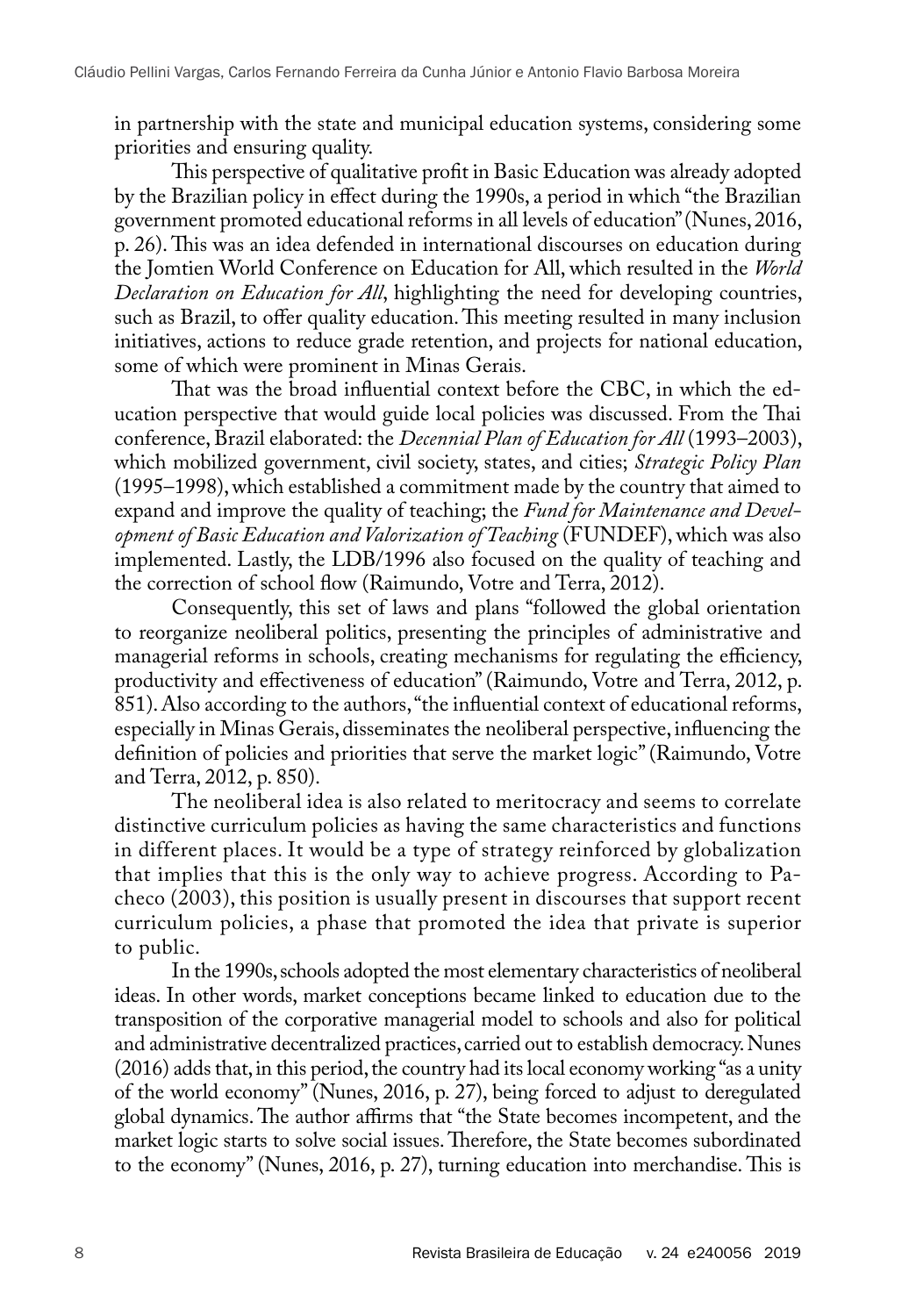also represented by the idea that the commodification of knowledge and education makes the State cease to be the provider to become just the assessor (Ball, 2004).

Reinforcing the analysis of the Brazilian education in this period, Caparroz (2003) highlights that the implementation of policies, such as the National Curriculum Parameters (PCN), depended on funding and determination from international institutions (World Bank, International Monetary Fund — IMF, United Nations Educational, Scientific, and Cultural Organization — UNESCO), which had been "dictating worldwide rules, based on the neoliberal conception, for educational policies, and imposing rules that [should] be followed and obeyed in order to obtain resources for the educational field" (Caparroz, 2003, p. 310).

Nunes (2016) also states that, in the 1990s, the goal established by international organizations (IMF, Inter-American Development Bank — IDB, International Bank for Reconstruction and Development — IBRD, Organisation for Economic Co-operation and Development — OECD) was to overcome poverty, with these institutions assuming "the role of ministries of education, [...] interfering (implementing) in policies for basic and higher education" (Nunes, 2016, p. 27-28). Lopes (2002) complements it by emphasizing that all these organizations invested large amounts of money in high school reforms all over the country.

We present excerpts from the interviews to expand the analysis, aiming to identify how the organizers of the CBC for PE understood the political context of the period in which the document was elaborated. The statements testify to how the recontextualization process offers a proper space for ideological insertion:

Interviewer: How do you interpret the educational political context of Minas Gerais and Brazil at the time the CBC was elaborated?

Interviewee 2: It's very funny, because when they called us to take part in it, someone from our group, with a more critical view on Physical Education, said: "Don't you do a project for Aécio Neves." Do you get it? [And I said:] "For Aécio Neves? No, I'm not doing a project for Aécio Neves, I'm making a project for the Brazilian and Minas Gerais people, for the children." What I think is this, if you throw stones and say: "No, I'm not going to do this because that guy belongs to that party," then you don't have a way to intervene. That's what I believe, you know? For instance, I strongly believed in the Secretary of Education [as] a person, but of course, it was a PSDB2 administration, which had another political perspective. But it doesn't matter, what matters is someone willing to do good, advance the school.

Nunes (2016) argues that decontextualization is usually the first stage of recontextualization, "because some texts are selected to the detriment of others,

<sup>2</sup> This acronym stands for Brazilian Social Democrat Party, to which Aécio Neves belongs. He was the governor of Minas Gerais from 2003 to 2010.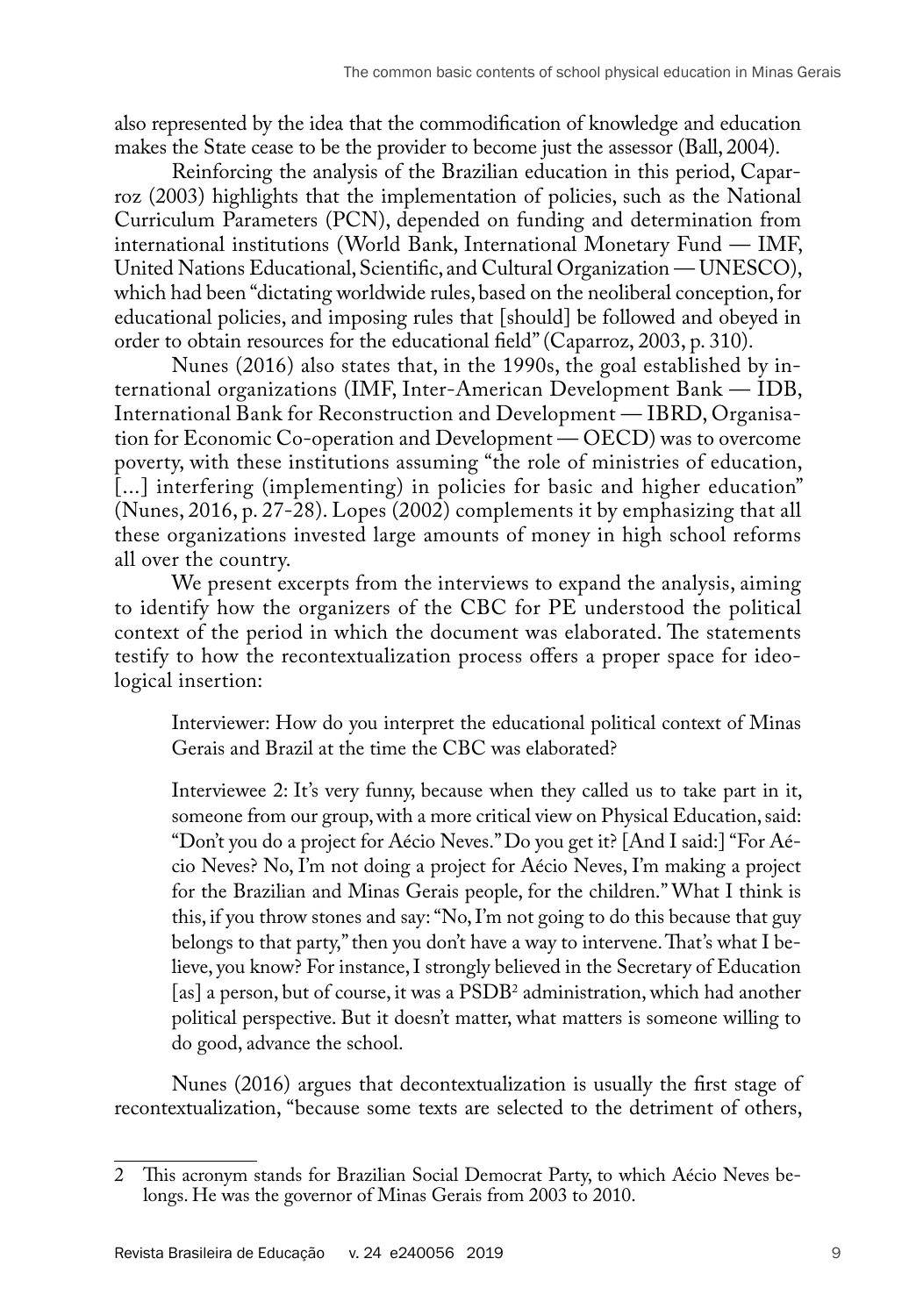while social questions and relationships from other social spheres are brought into focus" (Nunes, 2016, p. 38). According to the author, this promotes some kind of "repositioning of opinions given the State discourse, structuring the field of recontextualization. Amidst these conflicts, the ideology action and the hybridization of discourses gain space" (Nunes, 2016, p. 38). In the following excerpt, we observe how this argument is reinforced:

Interviewee 4: We thought carefully about it, we problematized this question a lot, if we were going to assume this movement, mainly because we were, especially me, against the administration [PSDB] at that time. But [...] we considered that we could make a great contribution to a more critical Physical Education in the Minas Gerais State and, probably, if another group assumed it, it could become another proposal. At that moment, few professors from UFMG [Universidade Federal de Minas Gerais] had been invited, and they hadn't assumed it exactly because of the political issue, and we completely understood, right? That was it [...], it could get in the hands of another Physical Education group, professors with another conception. [...] After all that we had to answer, it seemed like we were from the government when you see [their] seals in the documents and whatnot. [...] Then we had to go to many forums to explain it to our fellows because it seemed like we were from the government and it was not like that.

Lopes (2002) asserts that a set of general policies, implemented with different intensities, is always subject to processes of hybridization due to their subtleties and variations when facing recontextualization. From the answers, we can infer that, despite having followed the thread of political coherence presented by the Secretariat of Education, it was the contextualized debate that made the space for a new ideological intervention (from the group of specialists). At that moment, the discourse was displaced from one position to another, changing the decision-making, and rules for social order were created, even though they had "good intention." We can notice that the individuals interviewed saw party affiliation as correlated to "doing good or evil." Since central power belonged to PSDB, they needed to intervene in some way, i.e., the way considered by the group as ideologically better, the "good" one.

There is a strong subjective component linked to the most "passionate" conceptions followed by the consultants, a type of Manichaean partisanship endorsed by the group. Thus, the input of ideology into the pedagogical discourse brought an aspect of misrepresentation to the process of recontextualization, due to its detachment from the discourse of political reference, initially considered valid (Ball, 2001). In Pacheco's words (2003, p. 10-11):

In fact, curriculum is central to the debate on educational issues. Curriculum is a mandatory theme in the political agenda of various governments, legitimized by different ideologies. Curriculum, curriculum policies, and education are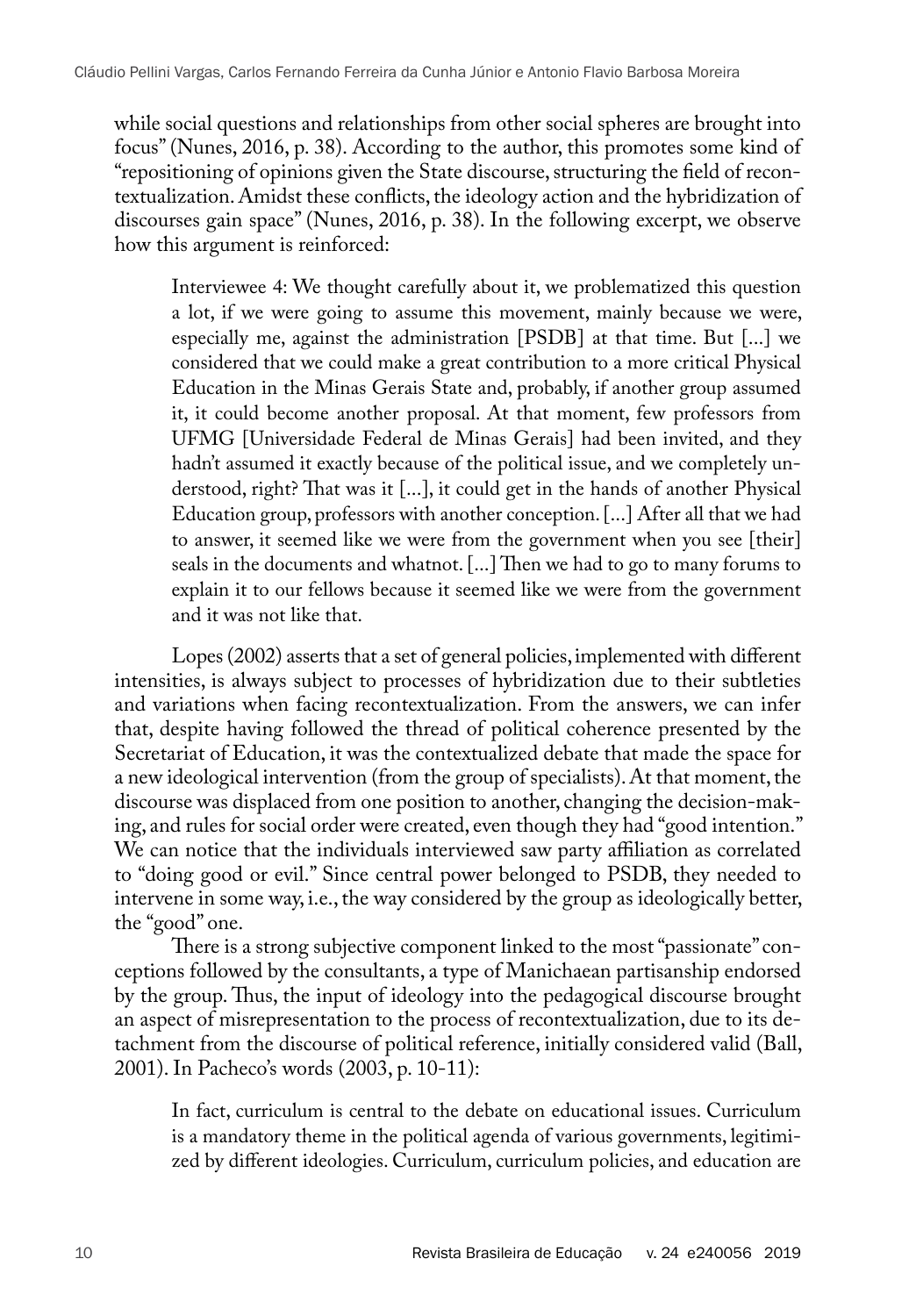treated with passion: [...] something that makes us sensitive and turns us into actors of a will.

In this path of political and ideological influences, the curriculum proposal (Minas Gerais, 2005) indicates that the consultants debated the laws, official national documents, as well as different educational and curriculum theories that promoted the control and regulation of the PE field in schools at that time.

In addition to the LDB/1996, the National Curriculum Guidelines for basic education, established by the National Council on Education, assign to Physical Education the same value as other curriculum components, abandoning the notion of it as a mere activity devoid of educational purpose (as in the legislation issued in 1971), and it begins to be considered a field of knowledge. [...] The National Curriculum Parameters (PCN) also define Physical Education as the curriculum component responsible for introducing the individuals to the universe of body culture, which encompasses multiple skills developed and put into practice by society in relation to body and movement (Minas Gerais, 2005, p. 15).

The dialog observed in the interviews also reveals the importance of influential documents such as PCN, even when they do not stand out, because the consultants unfold different memories from the process.

Interviewee 2: But I think that it [the CBC] was much more influenced by this (*pointing at some books that she brought to the interview*), the things that were happening in the world of Physical Education, you know? The discussion from the CBCE [Brazilian College of Sports Sciences], then, this critical view on Physical Education. [...] We read the PCN, I actually participated in those *ad hoc*, right? [...] The PCN reflected everything that was happening in Physical Education at that time. More or less, then, this way, I think it helped in giving us a reference.

Interviewee 4: For sure. In fact, they are the main reference, right? For us, at that moment, not only the law but also the parameters and guidelines. We worked very close to these proposals.

Interviewer: Do you mean LDB, PCN, and DCN [National Curriculum Guidelines]?

Interviewee 4: Yes.

As the "PCN for Physical Education is presented as a device built based on multiple approaches" (Caparroz, 2003, p. 327), we consider that the neoliberal view on technical efficiency and production of skills and abilities would not be ignored by the Minas Gerais group. PCN stands out as a support element for CBC, funded by foreign corporations. Despite the consultants' attempt to work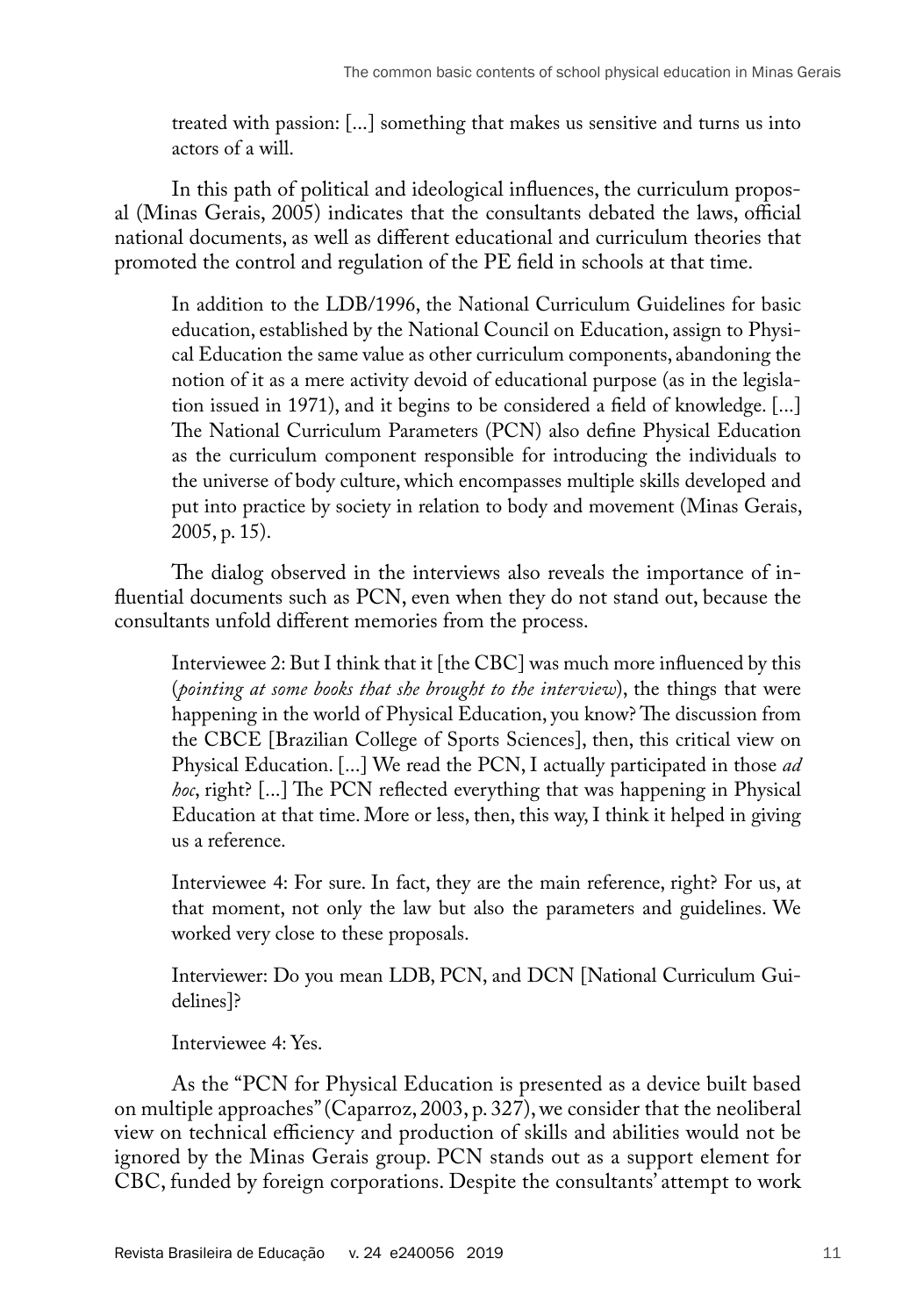with the critical conceptions of PE, as we infer from the interviews, the neoliberal trace of previous investments engendered by large corporations marked the construction of the policy. As claimed by Apple (2006), many liberal educational reforms "tacitly served social and conservative interests for stability and social stratification" (Apple, 2006, p. 86).

As shown in the presentation of the document, the words from the secretary of education at that time corroborate our understanding that, overcoming the developers' critical attempts, the CBC for PE favored the idea of maintaining the social *status quo* supported by the neoliberal perspective on efficiency and performance, which aimed to insert the students in a market already stabilized and stratified:

Establishing the skills, abilities, and competences that basic education students should acquire, as well as the goals the teacher must achieve in each grade, is an indispensable condition for the success of any school system that intends to provide quality educational services to the population. The definition of common basic contents (CBC) for the final grades of elementary and high school represents an important step towards turning the Minas Gerais State education network into a high-performance system (Minas Gerais, 2005, p. 9).

Apart from political and ideological aspects, the PE curriculum field in that moment of the reform in Minas Gerais was already under the epistemological influence of critical theories, as we observe in correlated publications (Rocha *et al*., 2015) and the statements of the interviewees, who intended to create a certain rupture with traditional hegemonic ideas in this field<sup>3</sup>. Their declarations reveal a clear effort to give the document a less reproducible aspect. However, we can infer that there was some kind of epistemological disconnection in the conceptual predetermination to organize the document during the first recontextualization, which helped maintain some gaps. Although the individuals adopted various critical assumptions — notably based on Marx —, other influences were also observed.

Interviewer: What can you say about the *Renewal Movement* of the Brazilian Physical Education? Did this movement influence how the CBC group developed their work? In what sense? Which books and works were used? How were these ideas represented in the CBC?

Interviewee 1: Particularly, I don't remember much about it. [...] I don't remember this expression. [But I remember] the concept [of Physical Education] as an intrinsic part of the pedagogical content of a school [...]. We began to understand Physical Education as a field of knowledge. That's what I think was the ace in the hole for us to systematize knowledge, establish a curriculum.

<sup>3</sup> The hegemonic view on PE considered here is based on an essentially biological and sport epistemology.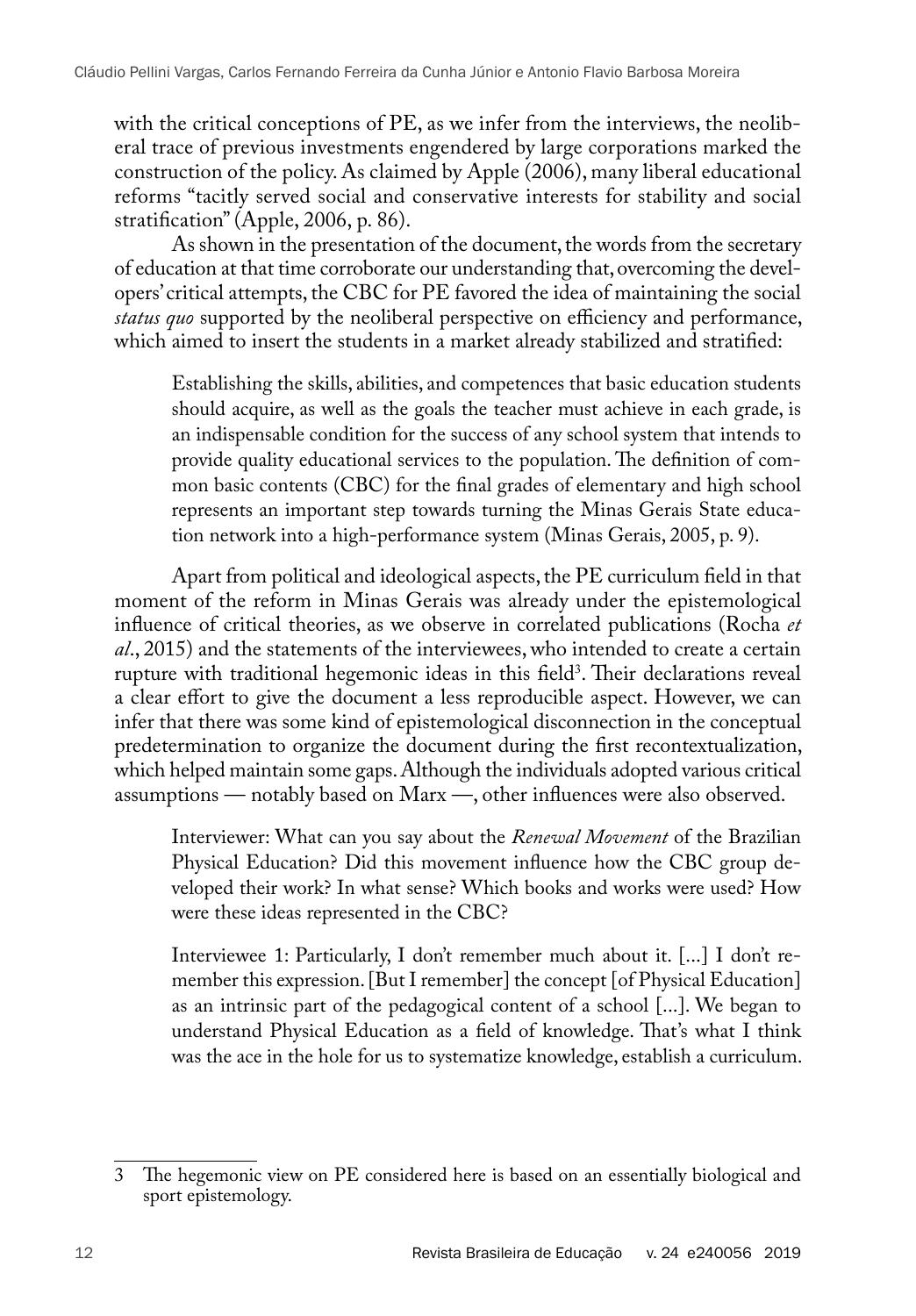Interviewee 2: We [were] immersed in this, in this so-called "renewal" movement, right? So, let's see. By immersed I mean, I think this comes from, for example, from the early 80s, let's say, in 1984 Medina's book was already discussing: Physical Education takes care of body [and mind]. Next, Kunz's works were released and helped a lot. The João Batista Freire's books, they came [and] we were describing it with a more psychological view, right? I guess works by Valter Bracht and the "Author Collective" [...], Kunz with his idea of "moving." And we also have Mauro Betti's output.

Interviewee 3: Well, in fact, this "renewal" movement encompassed all fields, didn't it? [...] So this was the source from which we took our ideas, to which we identified ourselves and recognized our experiences, and which we brought to this proposal, to the pedagogical guidelines, right? Everything else that we produced was related to that root, that group with more progressive thinking [...]. And then we realize there was a dispute to occupy this place [...] that [previously] belonged to a more technical Physical Education, a Physical Education more focused on results [...]. This view, this [critical] perspective on school education, focused on the student, we managed to sneak in it.

Interviewee 4: That is exactly the proposal, right? Then, of course, the classic works. The Collective, Jocimar Daolio comes to strongly discuss the concept of culture, right? [...] Collective texts, the ones by Bracht. [...] Elenor Kunz, Didactic-Pedagogical Transformation, Teaching and Change, the ones on history, those by Carmem Lúcia, Mauro Betti.

From the answers, it is possible to recognize the clear influence of various authors from the *Renewal Movement*<sup>4</sup> in the field, but it is imperative to emphasize that we did not identify meaningful evidence of them in the document, which presents few quotations by the authors mentioned in its theoretical framework, without any practical unfolding. We should note the following statements:

Interviewee 3: So, this is very nice. This is good. So, we were really taking these [critical] authors, engaging with them, and appropriating [their work].

Interviewer: Now, there was a disagreement with more traditional perspectives, such as sports training, rules and tactics training, it's clear in the others.

Interviewee 3: Yeah, but what happens next? Then, that's what I say. These "theoretical landmarks" are one thing. Another thing is how they become class. That's the question.

<sup>4</sup> The renewal movement is understood in this paper as the period in which PE, in the mid-1970s, began to receive theoretical influences from developmentalists, critics and humanists. Thus, it sought to overcome the traditional idea of the paradigm of hegemonic physical fitness in the area.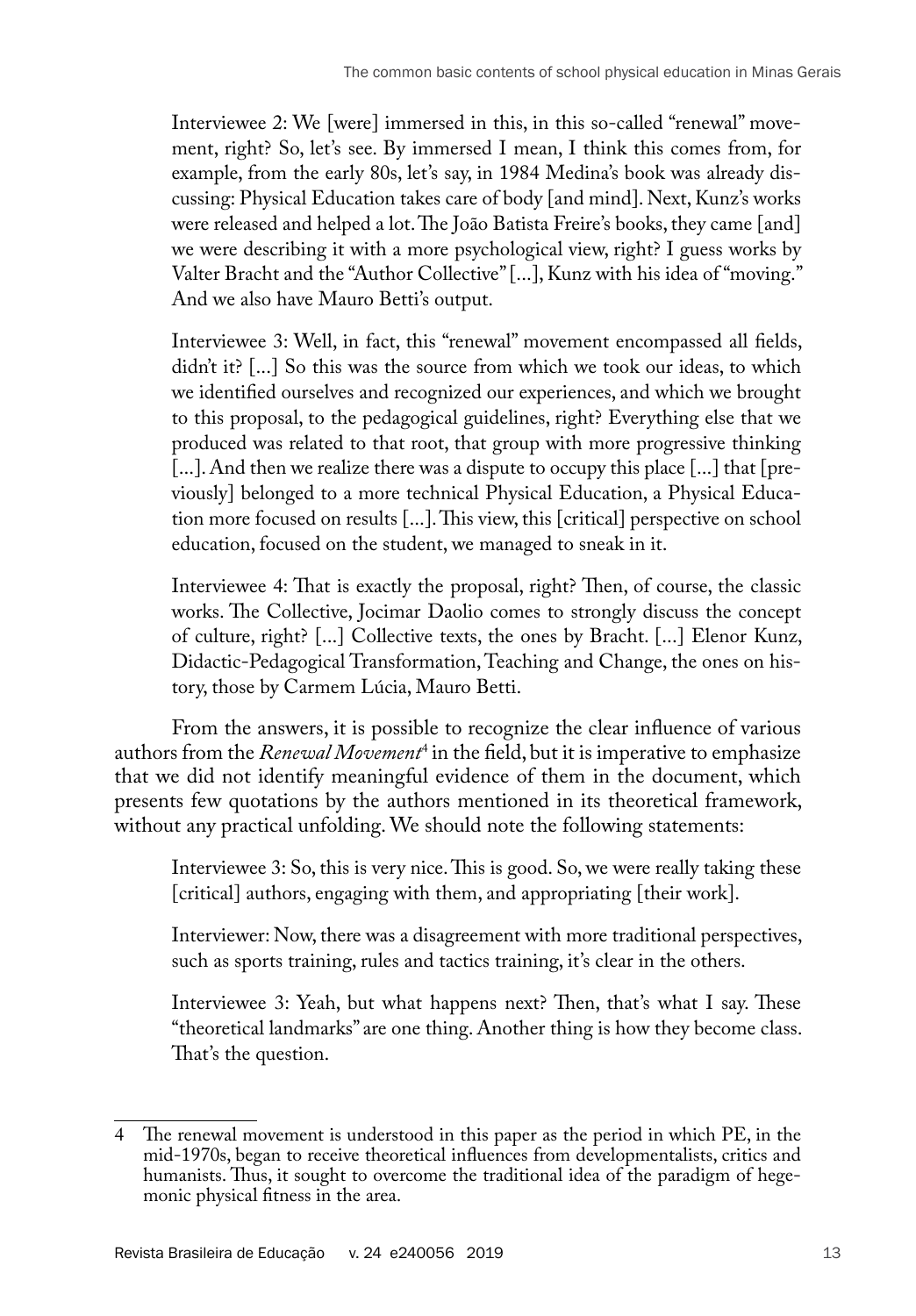These data lead us to confirm the difficulties and obstacles that all critical theorizations gathered spread over the development of PE in schools. It would seem strange that the consultants knew the critical theorizations but did not use them while organizing the document if we did not also recognize the strength of the political and ideological influence of instrumental and economic intents previous to the process of elaboration. The neoliberal political influence from the 1990s and the Marxist pragmatic difficulties were enough for the development of skills and abilities intended for the market to prevail and persist. According to Apple (2006), it is crucial that we consider the debates on educational policies in their broader historical context, because, without it, we cannot fully understand the relationship between what schools actually  $d\sigma$  — guided by educational policies — and the more extensive aspect of economics, particularly the one related to the Minas Gerais neoliberal context.

In addition, concerning critical theorization issues, we agree with the arguments by Neira and Nunes (2009) when they explain that, for the last 30 years, critical theories have not succeeded in presenting practical and compelling basis for showing to the academic community how to develop a critical PE successfully in schools by means of human *moving*. They explain that "not all curricula [...] respond to the social function the school has been assuming in contemporary times, that is, forming citizens to critically act in public life, with the purpose of building a more democratic society" (Neira and Nunes, 2009, p. 92). Thus, despite the existence of studies that aim to highlight the social and philosophical debate in the field, there is no consensus yet among the scholars on PE being part of both Human and Biological Sciences5 . The authors go on to reveal that "teachers are seduced [by] old promises" (Neira and Nunes, 2009, p. 92) historically built in this field, founded on other areas of science, on which they base their pedagogical interventions. Customarily, "the analysis of the same [school] education plan shows conceptions and proposals that conform to different approaches: developing agility, enhancing motor coordination, promoting critical positioning, or improving physical conditioning" (Neira and Nunes, 2009, p. 92).

Epistemologically arguing about the real possibilities of a critical curriculum theorization seems to be a crucial point for contemporary PE. In addition to the pedagogical guidelines described in the Author Collective (1992), a reference critical work in the field, very little has been done since then to form a critical curriculum principle, "as all formal curricula [...] involve and indicate control purposes" (*apud* Moreira, 2010, p. 91). What Moreira (2010) discusses concerning the "hidden curriculum" is also combined with the problem in focus, because critically managing issues about hierarchies and power, school rituals, rules, aspects of school space and dynamics, among other things, does not seem easy to solve. We finish this section by quoting Moreira (2010, p. 90-91):

<sup>5</sup> If there was a consensus, the subject could be placed in the field of interdisciplinary evaluation. This problem results in a strong component of power relations.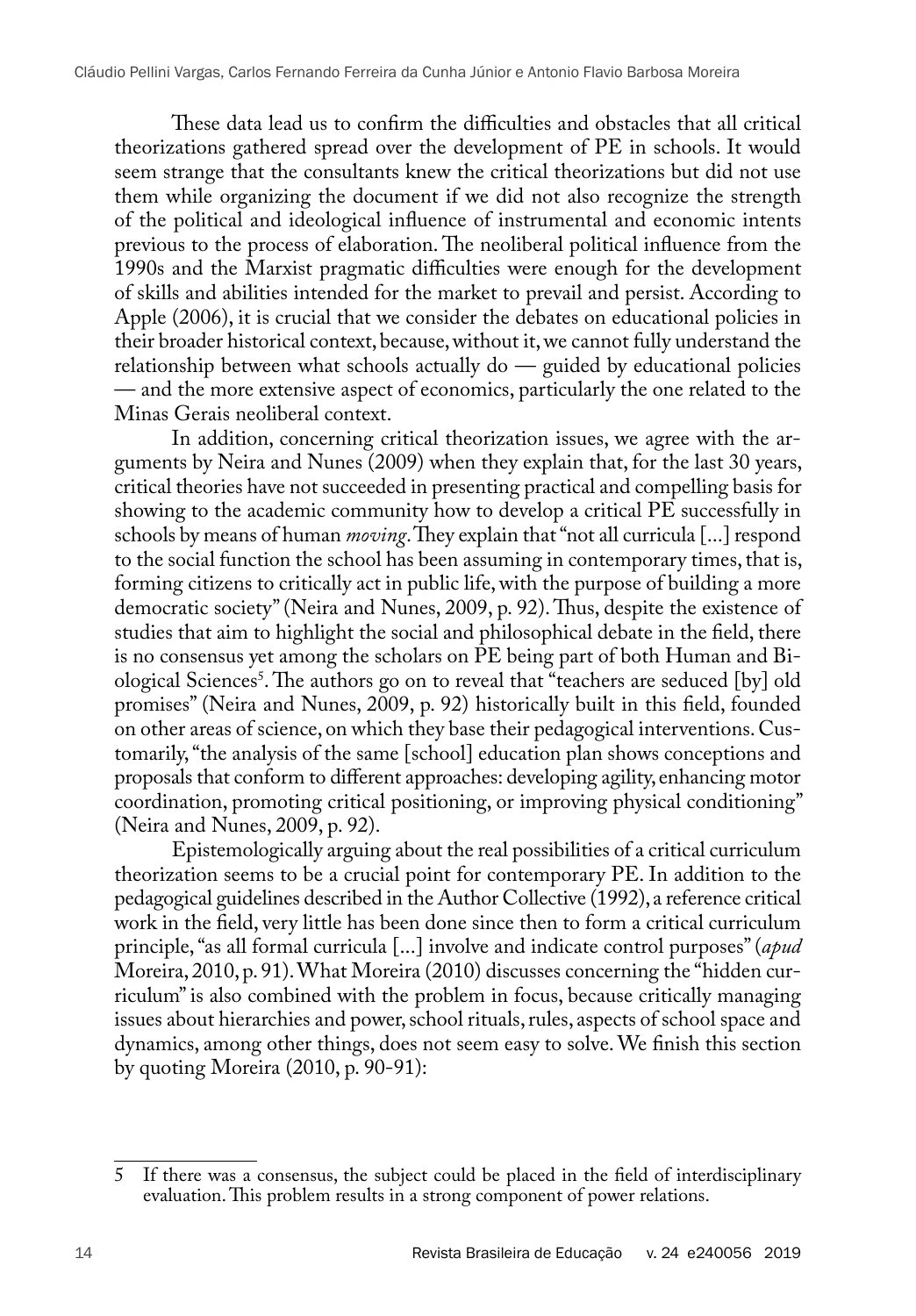Little has been achieved in terms of transforming curriculum theories into concrete proposals. Critical authors avoid more defined guidelines, making professors and experts in curriculum need a high degree of creativity to operationalize what they can understand from the dense and complex texts elaborated by those authors.

Lastly, one of the interviews eventually revealed the clear impact of this critical curriculum theorization on schoolteachers. In the following excerpt, the data almost speak for themselves. The same interviewee demonstrated a fundamental contradiction. Has the CBC proposal for PE been enriching for teachers? Have they understood how to perform their pedagogical work better based on the critical theory? We can observe the incoherence in the following statements:

Interviewee 4: But whoever worked with the Common Basic Contents, and still works with them, always gives us this feedback, that it was important, it organized their mindsets and so on.

Further on, in another moment of the same interview:

Interviewee 4: The teachers themselves reported that the proposal was beyond what they could understand, what they comprehend. Even in the written form, right? They could not understand, you ask me what Body Culture is, for example, they could not comprehend what was being said. Many of them were saying, "it's very pretty, very beautiful, but it's not for us, right?".

## CONTEXT OF POLITICAL TEXT PRODUCTION: THE PROFESSIONAL DEVELOPMENT PROGRAM FOR TEACHERS

Advancing the analysis, as noted on the website of the Minas Gerais State Secretariat of Education<sup>6</sup> (SEE–MG), one goal of the set of educational policies established by Aécio Neves' administration was to improve public schools, recovering their excellence. To this end, the Reference School Project (PER) promoted educational subprojects with specific targets, but that complemented each other.

Three subprojects were created — the PDPI (Project of Pedagogical and Institutional Development), the PROGESTAO (School Management Project), and the PDP (Professional Development Program for Teachers), under the responsibility of teams formed in intermediate management instances, the Regional Boards of Education (SRE) — and, inside the schools, they should complement the elaboration of a plan setting goals and actions that educational

<sup>6</sup> Available at: [https://www.educacao.mg.gov.br/component/gmg/story/971-encontro-](https://www.educacao.mg.gov.br/component/gmg/story/971-encontro-apresenta-diretrizes-do-projeto-escolas-referencia) [-apresenta-diretrizes-do-projeto-escolas-referencia](https://www.educacao.mg.gov.br/component/gmg/story/971-encontro-apresenta-diretrizes-do-projeto-escolas-referencia). Accessed on: Oct. 20, 2016.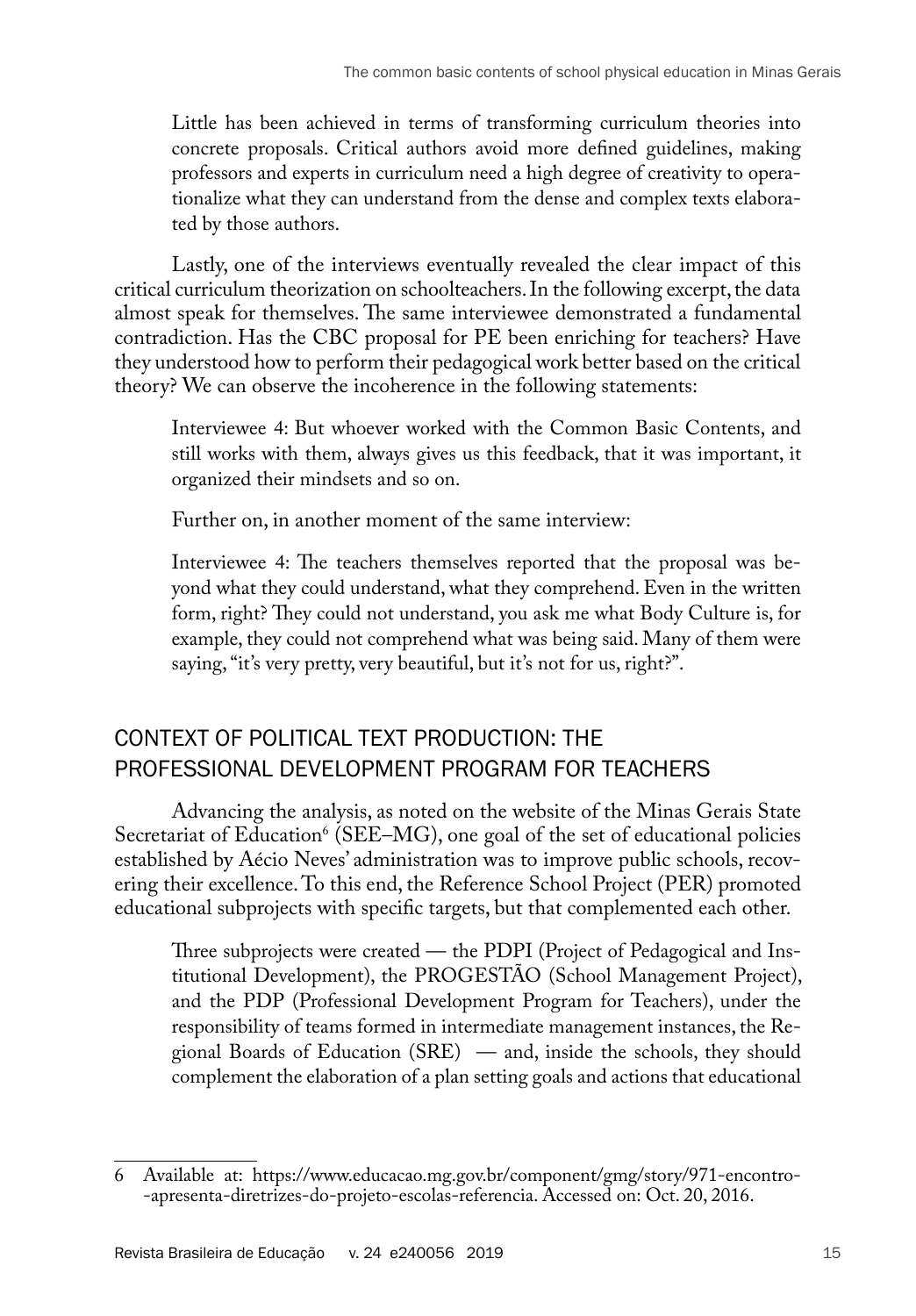institutions should develop with the support of the SEE–MG (Rezende and Isobe, 2011, p. 73).

Accordingly, we have analyzed the elaboration and implementation of the Professional Development Program for Teachers (PDP), which represented the conception of teaching training following the State standpoint at the time of the curriculum reform in Minas Gerais, understood as one of its main axes (Rezende and Isobe, 2011). In the PDP, the Professional Development Groups (GDP) were formed, comprising public school teachers, who were attending a qualification course with CBC organizers, aiming to reflect on the contents of school PE as established in the proposal. There was the possibility of some teachers intervening in the document, according to local realities; however, our analysis reveals the flaws of this false process of decentralization, which has also led to a false autonomy and a clear depreciation of schoolteachers. We should keep in mind that decentralization "is not a local achievement, but the result of national policy: it was desired, defined, organized, and put into practice by the State" (Charlot, 1994 *apud* Pacheco, 2003, p. 95).

PDP aimed to optimize the works done by the CBC, being partly responsible for developing the curriculum policy. In the PER context, the CBC was articulated with school practice by means of the debate between the consultants (the interviewees in this research) and the PE teachers of the mentioned state schools. It was an intense text production that seemed to involve some community but presented significant gaps. In the excerpts of the interviews, we confirm its importance as a crucial step in the policy flow, bringing together the PE teachers who belonged to the schools selected.

Interviewee 1: We had [nearly] 200 teachers and 200 reference schools. And professionals of different fields from these schools had to be qualified for this. And then the structure was the following. There were 200 schools and four of us [coordinators]. We divided the schools, [with nearly] 50 schools per consultant. We sent this to them [the teachers]. They received this content. And then they had to give it back. And then, step by step, we stratified it in several meetings: principles, contents, competences, and abilities. We used to go to [the hotel] *Canto da Seriema* and had some time [to debate]. We sent e-mails [asking]: "What do you agree with? What do you suggest? What would you change?" So, we talked with the [school] teachers. [...] And they had some time and got back to us. We summarized these propositions. And after analyzing this feedback [we'd get back to the hotel]. Thus, it was a collective construction.

The meetings that resulted from the creation of PER were crucial for the elaboration of the State curriculum policy. This administration initially selected some schools to participate in the process, considering efficiency and competence development as significant quality indicators. According to the SEE-MG website, "all schools that [had] high school students [would receive] funds [...], but those participating in Reference Schools would be included first."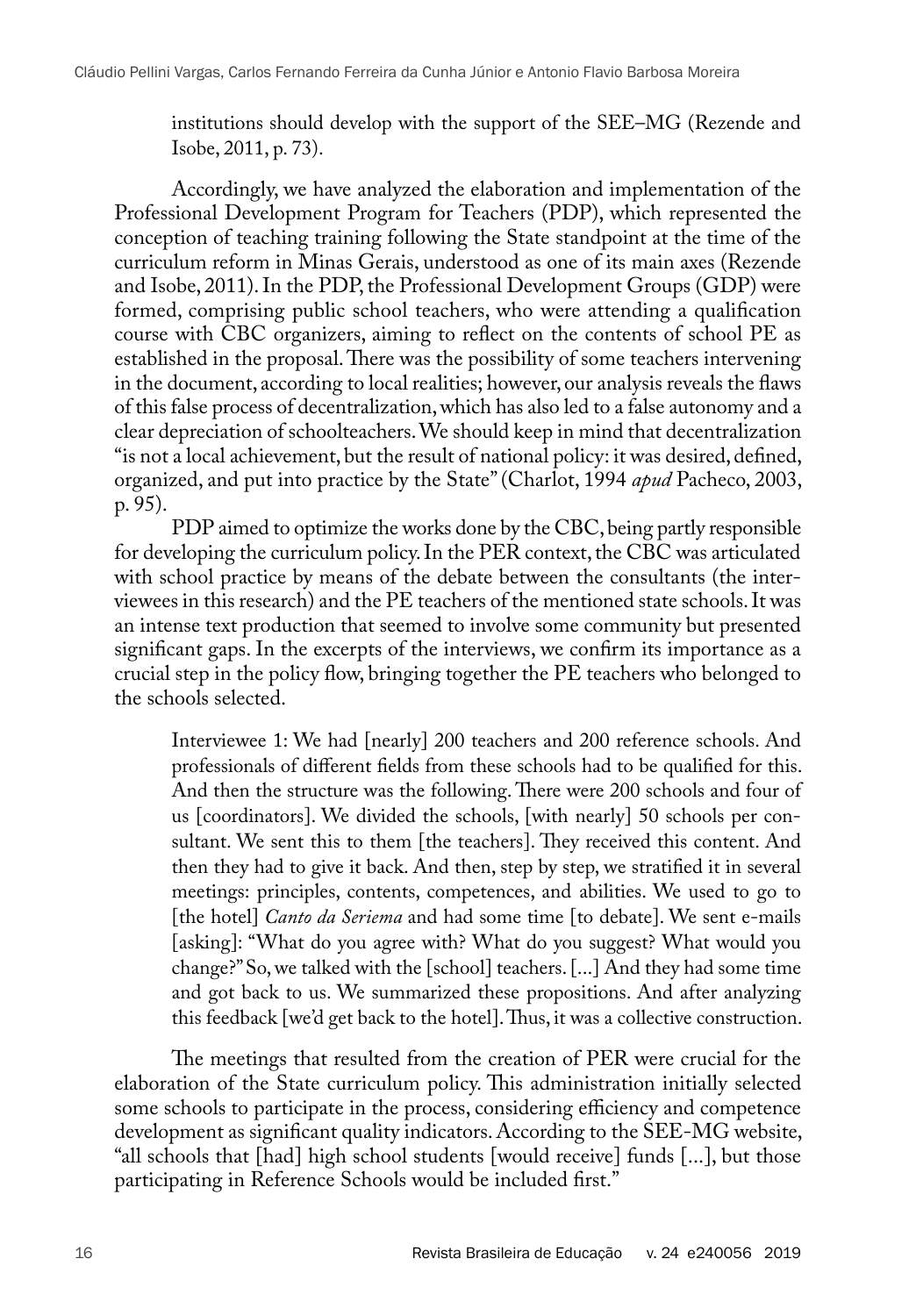The SEE-MG indicates that, in the first stage, the project aimed to cover 102 cities, 337,4 thousand students, and 10,8 thousand teachers, and the 213 first schools were selected in accordance with specific criteria, namely:

- localization in cities with more than 30 thousand inhabitants;<br>• with more than one thousand high school students
- with more than one thousand high school students.

Aiming to stimulate the exchange of experiences, each school designated another one with which it could associate in order to transfer the benefits and knowledge acquired through the PER. The principals received forms in which they made diagnoses presenting the necessity for material investment. Throughout the stages, education professionals who worked in state schools were trained, infrastructure was improved, equipment was acquired, and so on. In the Secretary of Education's words<sup>7</sup>:

This is a select group of schools that will have a fundamental task in the public educational system of Minas Gerais. The main interest is in students' learning, and the current challenge is to have a competent public school, able to change young people's lives. The expectation is for the whole system to improve after this and other projects. This is not a mere investment program, its purpose is to enhance student performance.

Before the organization by subjects, there were meetings that composed a regular forum, held within the precincts of the SEE-MG. The forums on professional development (FDP) were prior meetings between only the government and experts, characterizing a recontextualization and hierarchical decision-making.

Interviewee 4: The forum, it was organized under the coordination of the secretariat and with all experts of all fields. And then we'd discuss how this could be done, how this material could be made and so on, right? We'd have a meeting, maybe every couple of weeks, every Monday afternoon over there in the secretariat, with all experts and consultants, for us to discuss this general material from all subjects. After that, each subject would organize its own GDP, the [professional] development groups.

It is important to emphasize that, during the interviews, we observed how the process had been conducted hierarchically and how certain epistemological and political decisions had been organized, which presented a previously "ready" and closed structure, which demanded standardized documents from the group responsible for its elaboration.

Concerning the organizational structure of the Physical Education subject throughout Basic Education, the State Secretariat of Education defined the

<sup>7</sup> Available at: [https://www.educacao.mg.gov.br/component/gmg/story/971-encontro-](https://www.educacao.mg.gov.br/component/gmg/story/971-encontro-apresenta-diretrizes-do-projeto-escolas-referencia) [-apresenta-diretrizes-do-projeto-escolas-referencia](https://www.educacao.mg.gov.br/component/gmg/story/971-encontro-apresenta-diretrizes-do-projeto-escolas-referencia). Accessed on: Oct. 20, 2016.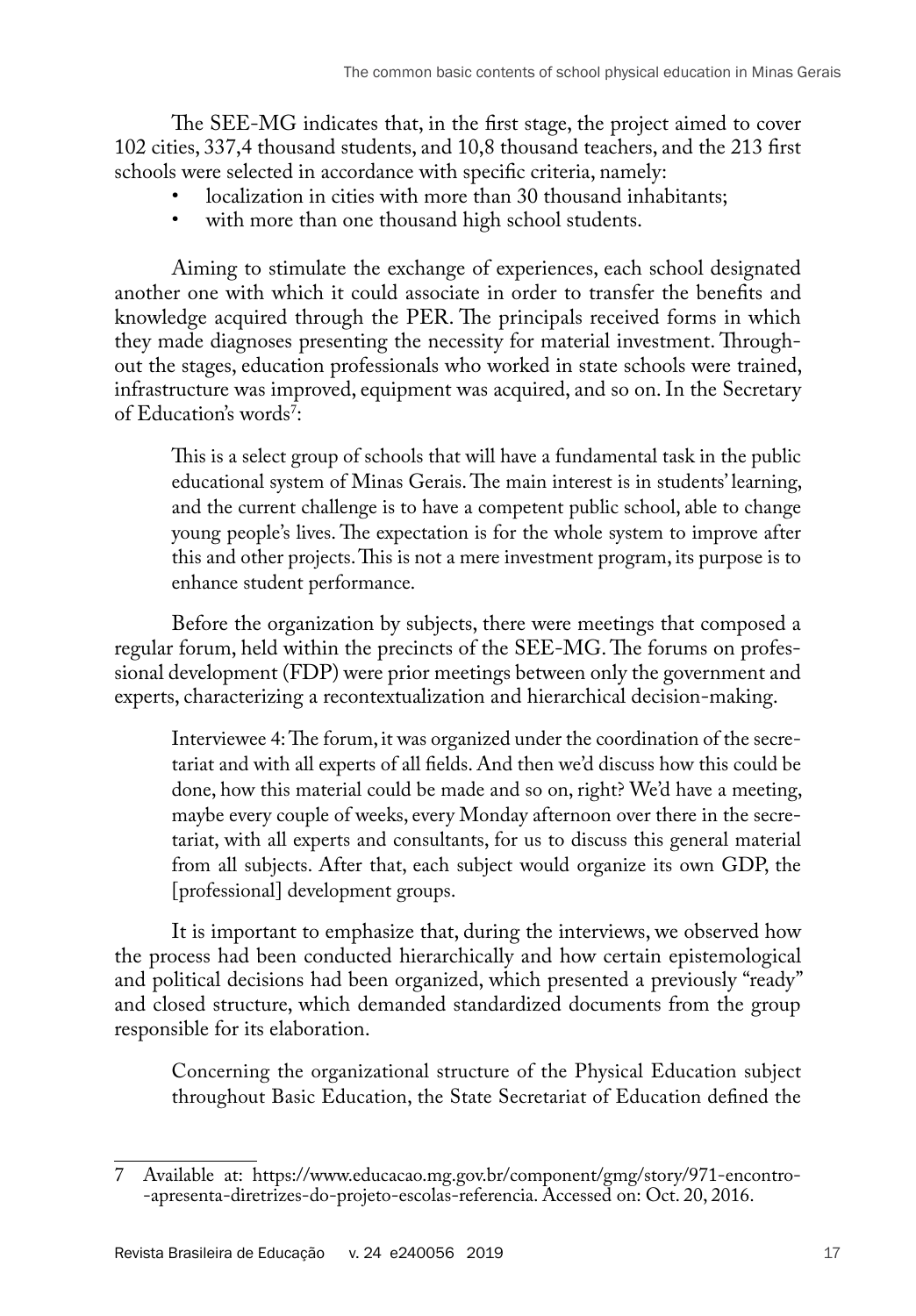Common Basic Contents (CBC) following the LDB guidelines, [with] relevant and necessary contents for the development of competences and abilities considered indispensable to students in each school level. Therefore, they should be mandatorily taught in all state schools in Minas Gerais (Minas Gerais, 2005, p. 31).

However, we can infer that the consultants had some autonomy to develop the text of the document, which occurred before the dialog established with the state school teachers. Nevertheless, the curriculum policy was not reduced to the original text, since the state was the first to theorize, followed by the experts. According to Pacheco (2003, p. 15), the initial texts coming from the government

are work documents that symbolize the official discourse of the State, gathering different interests and alliances elaborated in several levels of action. However, they are macropolitical texts inserted in a line of technical rationality when the contexts of political microdecision are marginalized. Thus, we can recognize that curriculum political decisions are fragmented and multicentered.

 The interviews reveal the differentiation between macro- and micro-political decisions. In the context of macro-policies, aspects of the powers expressed by the documents and in the text production are questioned, socio-economic groups and their influences are identified, as well as the government function, understood as a complex structure. Regarding micro-policies, schools, teachers, and students have a role in shaping the practical curriculum, namely, the elements that are not directly controlled by the government (Pacheco, 2003). In the author's words, "the practice is sophisticated, uncertain, complex, and unstable, which means to say that this plan presents power structures, informal decision networks, and discourse practices that actively intervene in the curriculum decision" (Pacheco, 2003, p. 16).

Interviewee 1: We received the guiding document for the CBC from the State. And they had already prepared everything. What they wanted, where they wanted to go. So, they were like "look, we must have an introduction." And then they showed us what other subjects had already done. They gave us one that was already underway and said, "look here, it's more or less like this, but you have to adjust it to the Physical Education content." So, they had a script. Everything was standardized. Every subject had the same elaboration pattern.

Interviewee 2: It was like this: our first task was to elaborate a base text. So, they gave us a script. [...] It must have an introduction; it must have the reasons to justify Physical Education in school. So, we spent some time writing this document. What was the second step? Writing the document. This was for the so-called reference schools, they picked 220 schools in Minas Gerais [to carry out the PDP in them].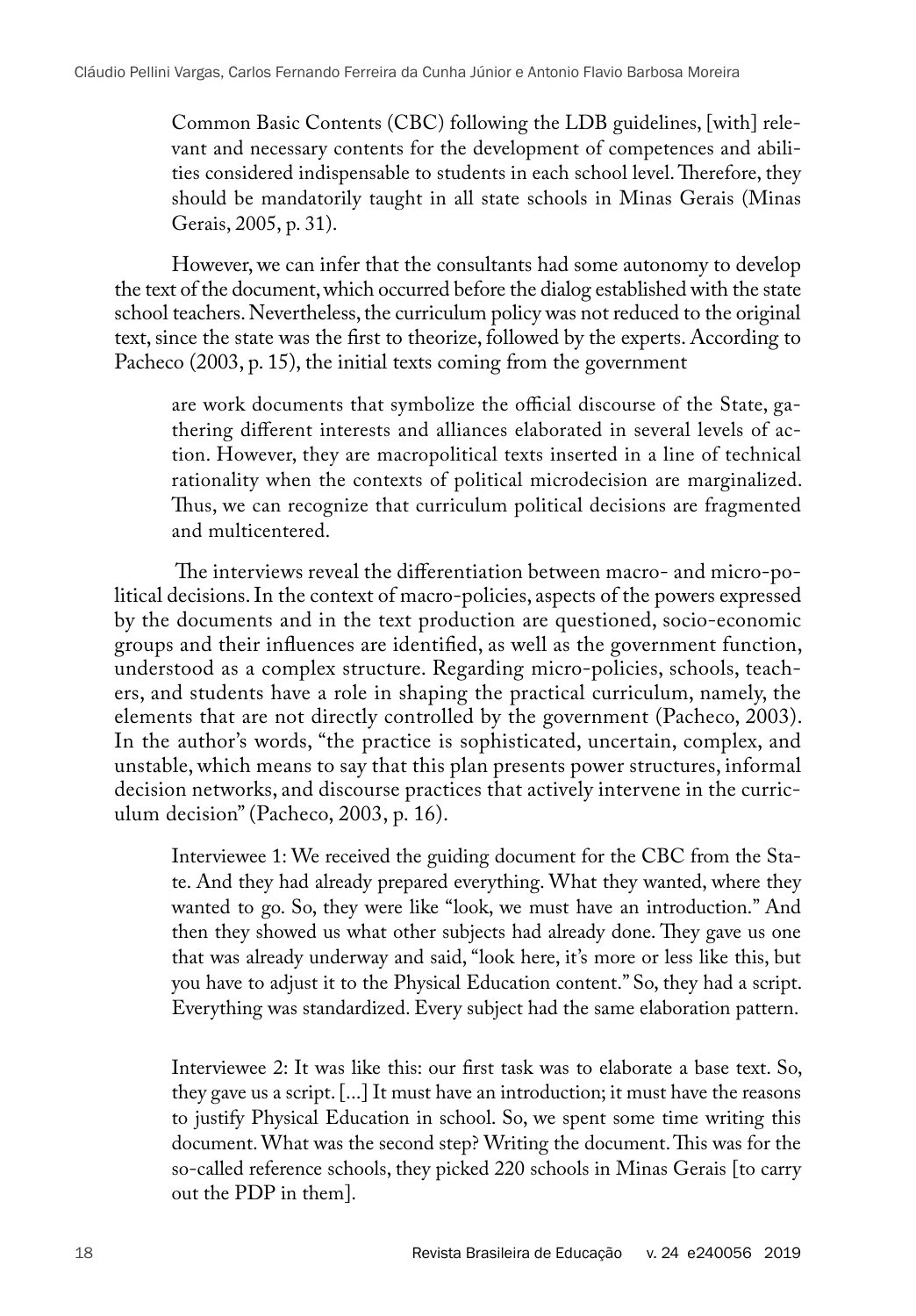The foundation for epistemological and technical decision is attributed to experts. This group prioritizes the contents, the history of the field, and its planned organization, while their political positions are ignored, preventing the category from having more qualitative and critical participation. The curriculum becomes an instrument brought to the classroom and tested on students, "regarded as a product offered and not a project that must be understood, interpreted, and transformed" (Pacheco, 2003, p. 26). In the same direction, Giroux (1997) argues that government policies impact the current educational scenario in the world, suggesting "reforms that ignore the intelligence, judgment, and experience that teachers could provide in such a debate" (Giroux, 1997, p. 157).

After this elucidation, we underline that the State power does not need to adopt explicit forms of coercion when assuming a predetermined and closed curriculum policy, used as a domination measure that helps establish/preserve a specific discourse as hegemonic. In other words, if the school remains an uncritical reproducible institution, it becomes part of this opportune mechanism of ideological maneuvers and interests in maintaining the *status quo*.

The GDP also worked as articulation nuclei of the PDP and aimed to plan curricular activities, bringing teachers together, usually by affective and intellectual affinity (divided by themselves). The SEE-MG established a workload of 180 hours divided between in-person and distance modules for the working groups to plan the implementation of the CBC. It is noteworthy that many teachers do not like having to follow new rules imposed by institutional hierarchies, especially in a context already worn out by strikes, claims for better salaries, lack of structure, etc.

Interviewee 3: At that time, the teachers had a huge grudge against the state because of their salaries [and other conditions]. So, they would go there slightly upset, thinking that we were from the secretariat. So, first, we had to say that we weren't from the secretariat, that we were there willing to help and that, even though they were unhappy with the whole situation, they had to understand that [the moment] would be important for their formation.

In the case of the CBC, we should add that the participating schoolteachers were not paid for their new task. However, the contents would be mandatory in all Reference Schools, and the teachers who had been part of it initially would act as "disseminators" of the ideas discussed in the GDP.

Interviewee 2: Because this was determined by the secretariat: "get together in the best way you can, but you need to have a coordinator, a rapporteur, etc." [...] And those people were really working voluntarily, because they weren't paid overtime or anything to do the job, right? But the idea was groups that could have some affinity, with nothing compulsory, and that were willing to discuss things together.

Interviewee 4: If my memory serves me correctly, there were more or less 220 reference schools, and then it seems that the teachers volunteered to work, right? Now I don't remember if they received anything for it, but they surely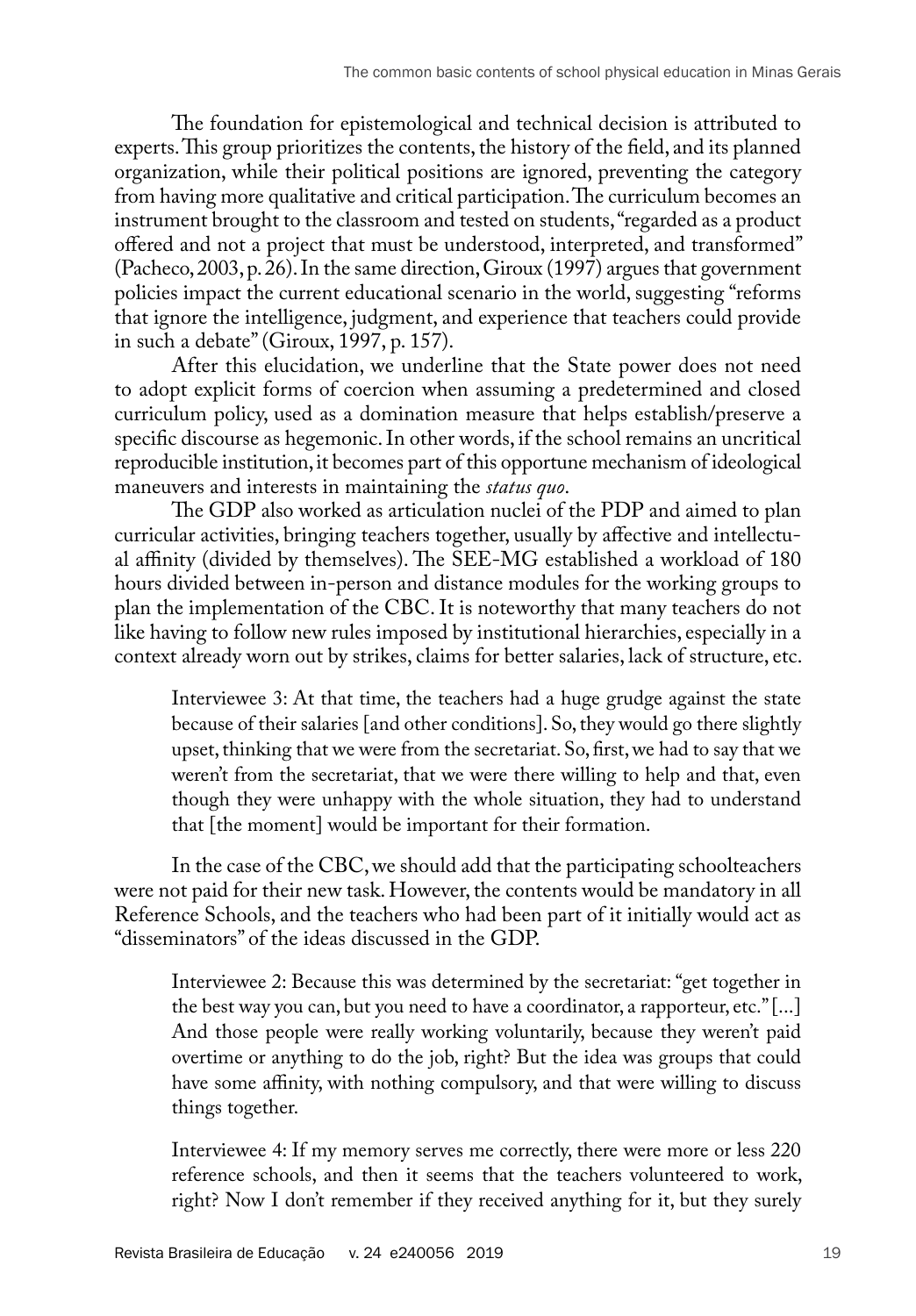had a lot of work. And then what was the movement? We'd make, we'd discuss internally, the fours of us, and we'd send [by e-mail] tasks to the schools, and the "reference teachers" would discuss with their peers, answering those questions we had asked and sending them back to us. And then we'd give them back to the teachers, so this was the come-and-go movement, which was very enriching, for sure, because we couldn't listen to all schools, could we? Two or three thousand schools at that time, but in a certain way, the teachers were valued in this movement for us to elaborate. So, this was very fruitful.

Teaching devaluing seems to be implicit, but it becomes emblematic in the context. The teacher was not required to participate, but when contributing to the project, he or she would not be recognized in the *pro labore*. It is a "labor exploitation" proposed by the secretariat, which Giroux would call "proletarianization of teacher work" (Giroux, 1997, p. 158). The goal was to cut expenses, but with a remarkable increase in workload for most participants, namely, those more vulnerable in the pedagogical process and more likely to lose in the political power struggle. The government hired the project organizers, paying their salaries, but ignored the importance of financially valuing the extra effort of those who best know the necessities of the school and who need material and intellectual stimulus the most<sup>8</sup>. To Giroux (1997, p. 158), it is imperative to reveal and

examine the ideological and material forces that have contributed [...] to the tendency to reduce the teachers to the *status* of specialized technicians within the school bureaucracy, whose function then becomes one of managing and implementing curricular programs rather than developing or critically appropriating curricula to fit specific pedagogical concerns.

It is worth making a second comment about a statement by interviewee 4 when she affirmed that the debate by means of virtual mail had been "very enriching." However, we ask ourselves: "enriching for whom?" Because the expert herself highlighted that they could not listen to all suggestions, and next she argued that "in a certain way the teachers were valued." This is what Giroux (1997) would call the proliferation of "teacher-proof curriculum materials" (Giroux, 1997, p. 160), attributing to teachers the mere role of reproduction and implementation.

We argue that the central power merely aimed to maintain the hegemonic situation, only paying the experts that, supposedly, should contribute to the interest of the state, "whose social function is primarily to sustain and legitimate the *status quo*" (Giroux, 1997, p. 197). Besides believing in a transformation, many volunteers who accepted this work intended to mitigate possible future demands coming from the proposal, whether practical or bureaucratic, which could increase their already huge work demand and damage the teaching even more. We identify a veiled control discourse by the central power, a certain threat diluted in the process,

<sup>8</sup> The teachers who collaborated to this project did not have their names included in the document.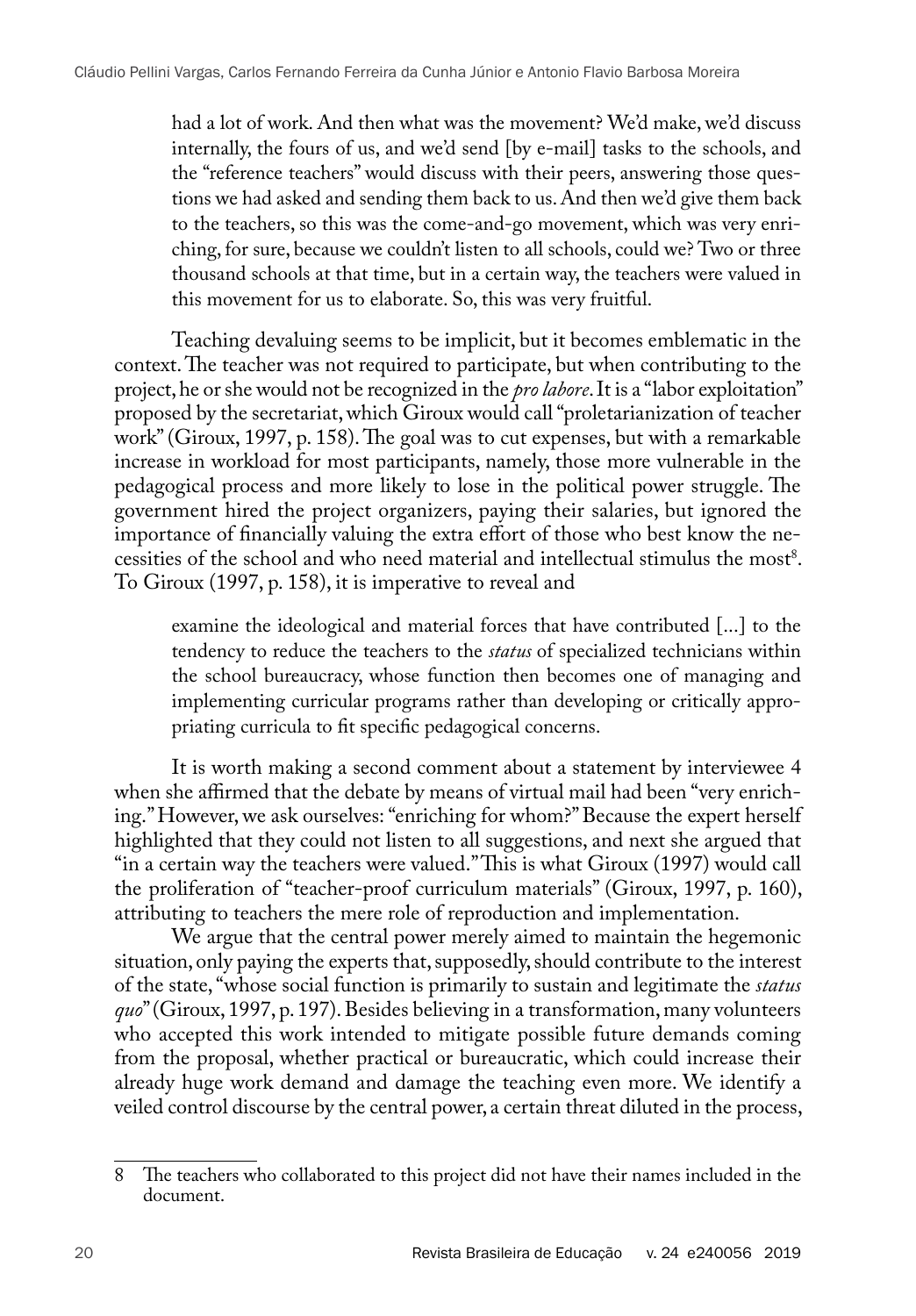inserted in educational reforms that show little confidence in the ability of public school teachers in offering intellectual leadership to young people. In the analyzed case, the teachers were not required to participate if they did not want to, which seems even democratic, but they would have to apply what was predetermined. To Giroux (1997, p. 157),

where teachers do enter the debate, they are the object of educational reforms that reduce them to the status of high-level technicians carrying out dictates and objectives decided by experts far removed from the everyday realities of classroom life. The message appears to be that teachers do not count when it comes to critically examining the nature and process of educational reform.

The organization of the GDP in the format described shows that the volunteer teachers worked only as less relevant pieces, instead of being welcomed as transformative intellectuals in the elaboration of the proposal, which should have been structured according to much more critical aspects. This is what Giroux (1997, p. 163) calls "making the pedagogical more political and the political more pedagogical," a condition that he regards as fundamental to understand the teacher as a transformative intellectual. First, schooling should be inserted in the political sphere, considering its praxis as part of a project against economic, political, and social injustices. Second, work should be done in favor of emancipation, making knowledge problematic and using critical and affirmative dialog to question what type of society is the best for everyone.

### FINAL CONSIDERATIONS

Our work has aimed to discuss the influential contexts existing in the flow of the curriculum policy for PE in Minas Gerais. Based on the *Policy Cycle* methodology, we have described the contexts and stages of recontextualization, all of them marked by significant ideological and subjective elements that contributed to the devaluing of teachers.

First of all, the inspiration in the PCN and the support of large neoliberal corporations for the education in Minas Gerais since the 1990s — which established goals of productivity, efficiency, effectiveness, and evaluation for the school, understood as qualitative mottoes of neoliberal thinking — created a meaningful space for the ideological influence of market in the flow of politics. The educational policy was reinforced to primarily assist the central political power and the business community to the detriment of actual pedagogical needs to support teachers and students.

Secondly, within all political contextualization, we have presented elements of epistemological influence resulting from the analysis of the interviews, as well as the relevant literature (Neira and Nunes, 2009; Moreira, 2010), emphasizing all difficulties faced by critical theories to consolidate a curriculum policy based on Marxist premises.

A third aspect concerns the false prerogative of autonomy attributed to school institutions by the central power, confirmed by the low involvement of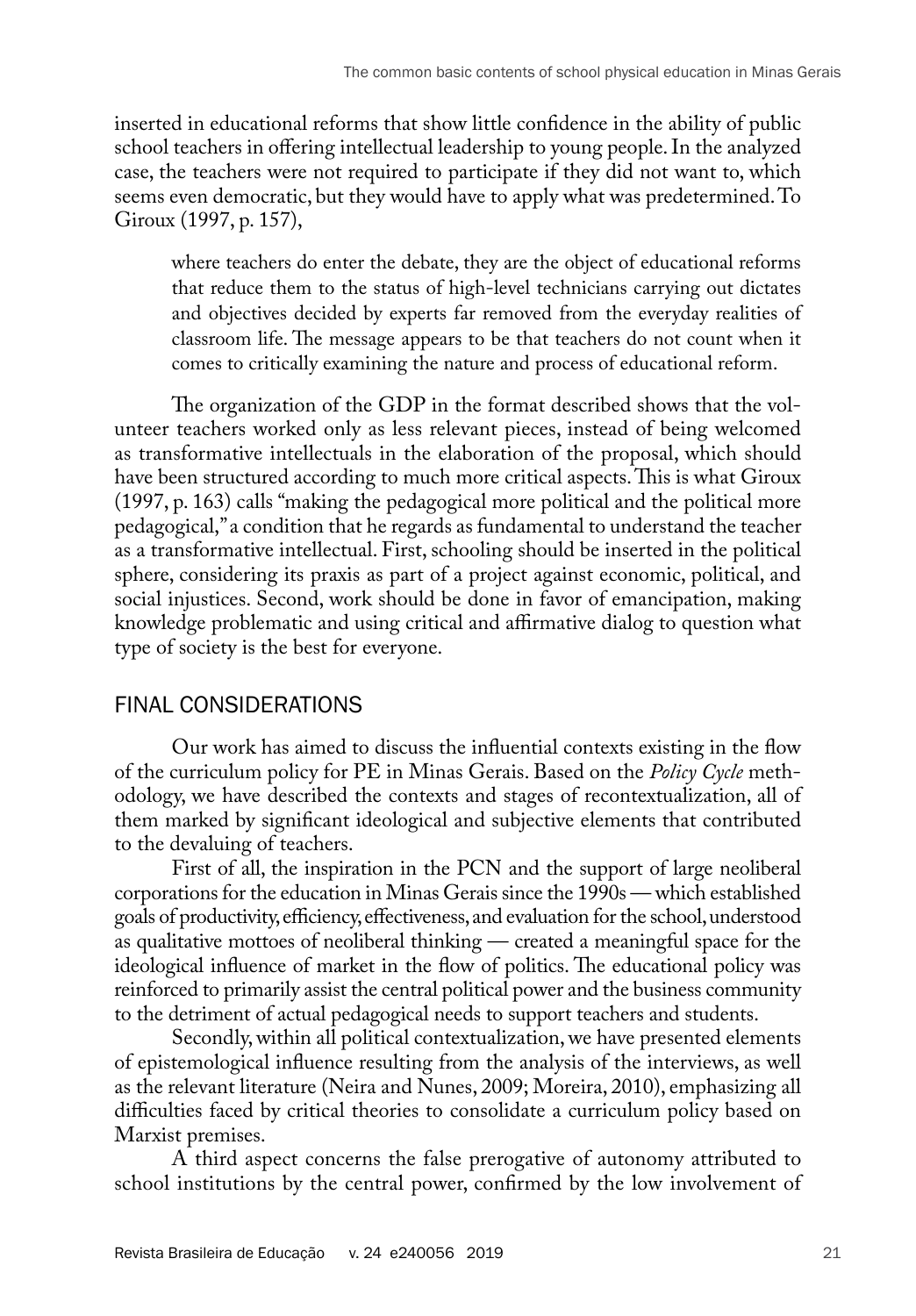PDP schoolteachers, unable to express themselves adequately, due to the small number of meetings and the lack of any financial incentive from the government for them to do their intellectual work. Teachers were seen as mere disseminators of a predetermined curriculum political structure, which also represents a rapid and fragmented flow of recontextualizations. Rezende and Isobe (2011) corroborate and identify the teachers' feelings towards the numerous reforms, guidelines, and bureaucracies that interfere in their pedagogical practice:

Defined by economic interests unconnected with what happens in the school routine, the continuous reforms, projects, and guidelines, which override the teachers and disorganize their "expertise", make us skeptical about "pedagogical materials" and sterilize the school foundation, covered with discouragement, powerlessness, anger, and survival strategies that make them move away from their teaching purpose (Rezende and Isobe, 2011, p. 78).

The whole investigation encourages us to think about some challenges that could advance the research on curriculum policies. Beyond the necessity to explore other contexts of curriculum production, it seems evident that new analyses should consider the premises of the obstacles presented by critical theories to subsidize curricula for PE that are more consistent and even more pragmatic for the pedagogical practice in the field. One issue that draws our attention concerns the recent debates on "epistemology of practice" (Neira, 2018), that is, curriculum productions conducted based on the pedagogical practices of schoolteachers, which would contribute to a considerable revaluation of the teaching work neglected in the CBC. Such subject has been constantly discussed in the field through cultural studies and the categories used in post-critical theories, which actually seem to contribute to some advancement in this issue (Neira, 2018; Neira and Nunes, 2009; Barbosa and Nunes, 2014; Bonetto and Neira, 2017).

Similarly to a recent and relevant curriculum literature review (Rocha *et al*., 2015), we highlight the elaboration and implementation of curriculum proposals subsidized by critical and post-critical theories on the pedagogical practice of PE schoolteachers as a field for posterior studies to be developed, as well as "the exploration of how school skills have been systematized in the pedagogical practice" (Rocha *et al*., 2015, p. 191). To the authors, the biggest challenge seems to be favoring the teachers involved with the pedagogical practice of PE in school.

Giroux (1997) also brings meaningful reflections on the importance of considering the teaching category as intellectualized and capable of acting on the formulation of curriculum policies in a straight and incisive way. One of these reflections involves the idea of regarding schools as "economic, cultural and social sites that are inextricably tied to the issues of power and control" (Giroux, 1997, p. 162). In the author's perspective, apart from conveying the objectivity of knowledge, schools represent skills, values, and practices singularly selected and extracted from a broader culture. They validate epistemology, policies, ideologies, and peculiar ways of understanding social reality.

It is clear to us that the result of the continuous curriculum reforms is the organization of the daily school routine according to experts in curriculum, instruction, and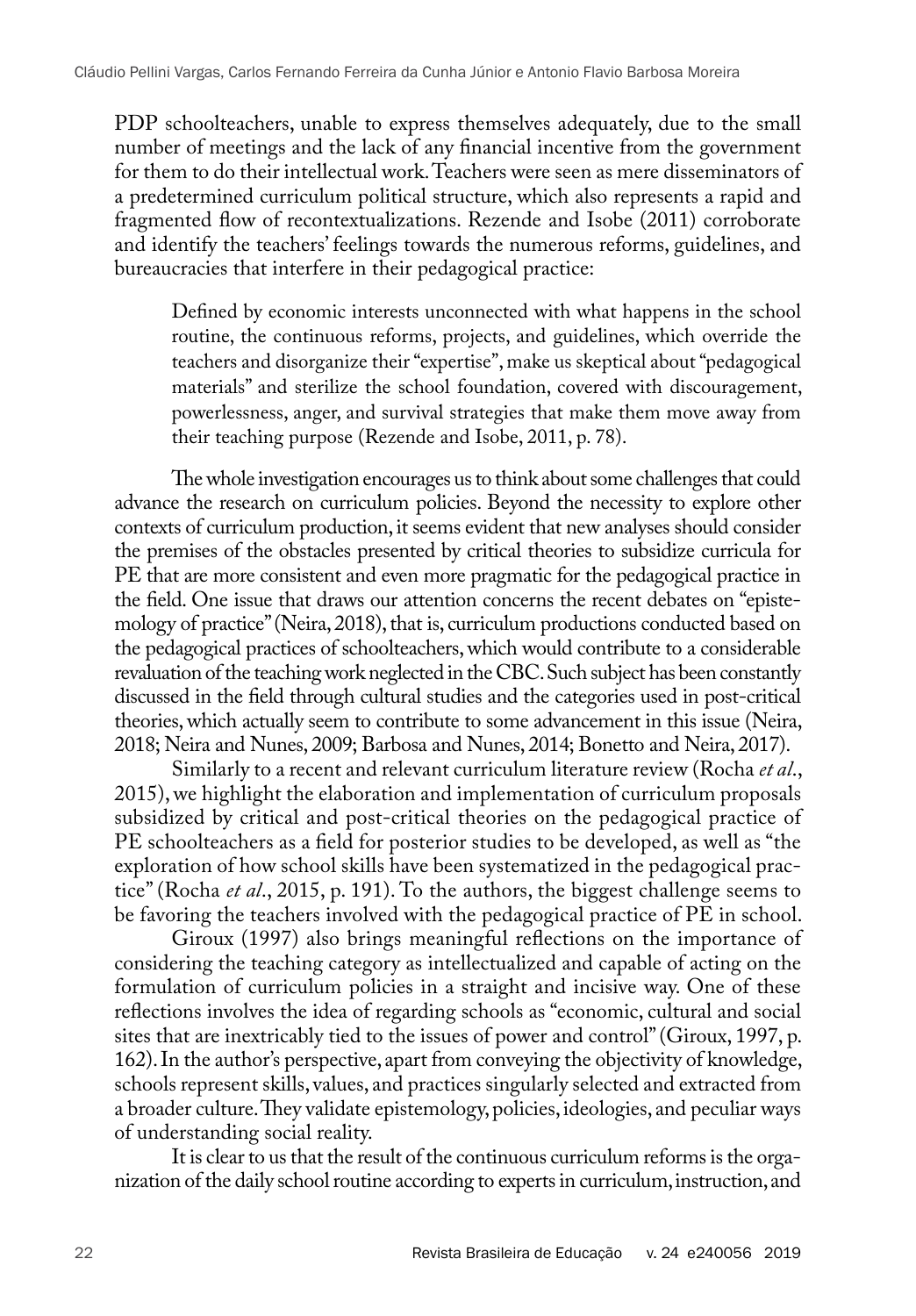evaluation, "to whom the task of conception is attributed, while teachers are reduced to the task of implementation" (Giroux, 1997, p. 160). In the face of the analyses, we can infer that the debates that happened in moments of recontextualization have not been sufficient for a significant and qualitative implementation of the policy. The existing gaps among the initial political discourse, the experts' discourse, and the understanding by the teachers who will reproduce this policy have been marked by recontextualizations immersed in strongly ideological aspects. Once more, the discussion about the importance of teachers' local action has been left aside.

Therefore, the Minas Gerais politics shows a sensitive idea that alludes to "management pedagogies," which neglect the participation of the schoolteachers. On the contrary, beyond the school walls, they should be actively involved with the production of pedagogical and curriculum materials suitable for the social and cultural contexts in which they teach (Giroux, 1997). Underlying the Minas Gerais policy in question, there is the notion that every student can learn and develop from the same material produced by a select group. The subjectivity inherent in the history and experience of each student is completely ignored in this type of pedagogy, which has a strong managerial aspect.

Finally, as we have already stated, this perspective naturally leads to the necessity of attributing political features to what is pedagogical or vice-versa. In other words, the critical reflection would compose the social project that education must assume in the struggle for equality and equity, as well as the individual process of humanization. Similarly, the educational policy should be able to provide the teachers, whom we consider transformative intellectuals, with the possibility of "using forms of pedagogy that embody political interests with an emancipatory aspect; [and] treat students as critical agents" (Giroux, 1997, p. 163), able to deeply reflect on the type of society they want to help build.

## **REFERENCES**

APPLE, M. W. **Ideologia e Currículo**. 3. ed. Porto Alegre: Artmed, 2006.

BALL, S. J. Diretrizes políticas globais e relações políticas locais em Educação. **Currículo sem Fronteiras**, v. 1, n. 2, p. 99-116, Jul./Dec. 2001.

BALL, S. J. Performatividade, privatização e o pós-Estado do Bem-Estar. **Educação & Sociedade**, Campinas, v. 25, n. 89, p. 1105-1126, Dec. 2004. [http://dx.doi.org/10.1590/](http://dx.doi.org/10.1590/S0101-73302004000400002) [S0101-73302004000400002](http://dx.doi.org/10.1590/S0101-73302004000400002)

BARBOSA, C. H. G.; NUNES, M. L. F. A prática pedagógica de um currículo cultural da Educação Física. *Instrumento*, Juiz de Fora, v. 16, n. 1, Jan./Jun. 2014.

BONETTO, P. X. R.; NEIRA, M. G. Multiculturalismo: polissemia e perspectivas na Educação e Educação Física. **Dialogia**, São Paulo, n. 25, p. 69-82, Jan./Apr. 2017. <https://doi.org/10.5585/dialogia.N25.6624>

CAPARROZ, F. E. Parâmetros curriculares nacionais: "o que não pode ser que não é, o que não pode ser que não é". *In:* BRACHT, V.; CRISORIO, R. (orgs.). **A educação física no Brasil e na Argentina:** identidade, desafios e perspectivas. Campinas: Autores Associados; Rio de Janeiro: Prosul, 2003, p. 309-333.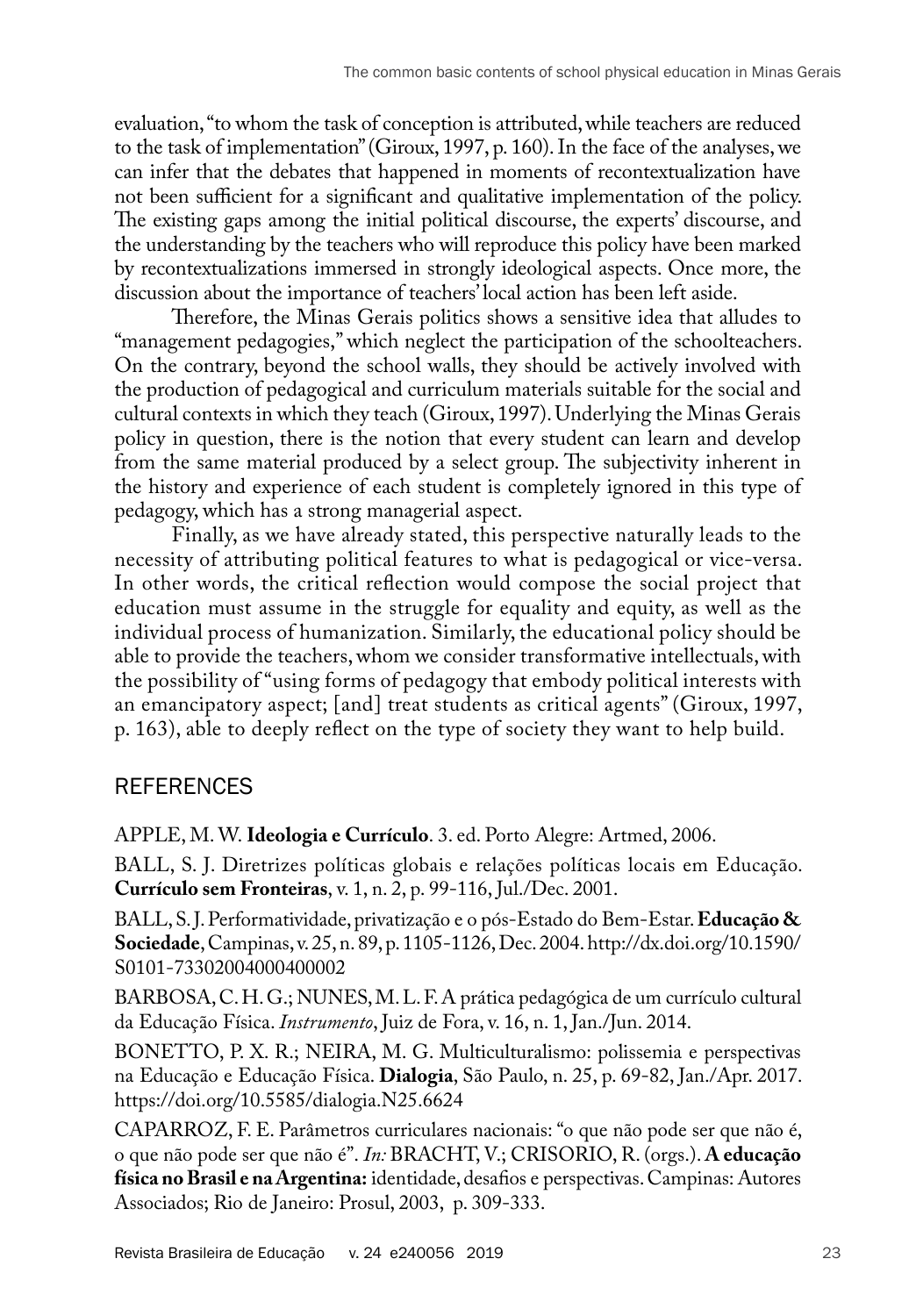GIROUX, H. A. **Os professores como intelectuais:** rumo a uma pedagogia crítica de aprendizagem. Translation: Daniel Bueno. Porto Alegre: Artmed, 1997.

LOPES, A. C. Identidades pedagógicas projetadas pela reforma do ensino médio no Brasil. *In*: MOREIRA, A. F. B.; MACEDO, E. F. (eds.). **Currículo, práticas pedagógicas e identidades**. Porto: LDA, 2002, p. 93-118.

MAINARDES, J. Abordagem do ciclo de políticas: uma contribuição para a análise de políticas educacionais. **Educação & Sociedade**, Campinas, v. 27, n. 94, p. 47-69, Apr. 2006.<http://dx.doi.org/10.1590/S0101-73302006000100003>

MARCONI, M. de A.; LAKATOS, E. M. **Fundamentos de Metodologia Científica**. 7. ed. São Paulo: Atlas, 2010.

MINAS GERAIS. Governo do Estado. Secretaria de Estado da Educação. **Educação Física:** Ensinos Fundamental e Médio (CBC). Proposta Curricular. Minas Gerais: Secretaria de Estado da Educação, 2005.

MOREIRA, A. F. B. Currículo e controle social. *In*: PARAÍSO, M. A. (ed.). **Antonio Flavio Barbosa Moreira:** pesquisador em currículo. Belo Horizonte: Autêntica, 2010, p. 19-94.

MOREIRA, A. F. B.; SILVA, T. T. da (eds.). **Currículo, cultura e sociedade**. Petrópolis: Vozes, 2008.

NEIRA, M. G. **Educação Física cultural:** inspiração e prática pedagógica. Jundiaí: Paco, 2018.

NEIRA, M. G.; NUNES, M. **Educação Física, currículo e cultura**.São Paulo: Phorte, 2009.

NUNES, M. L. F. O mapa do território do ensino superior e da formação em Educação Física: emerge o criador. *In*: NEIRA, M. G.; NUNES, M. L. F. (eds.). **Monstros ou heróis?:** os currículos que formam os professores de educação física. São Paulo: Phorte, 2016, p. 17-46.

PACHECO, J. **Políticas curriculares:** referenciais para análise. Porto Alegre: Artmed, 2003.

RAIMUNDO, A. C.; VOTRE, S. J.; TERRA, D. V. Planejamento curricular da educação física no projeto de correção do fluxo escolar. **Revista Brasileira de Ciências do Esporte**, Porto Alegre, v. 34, n. 4, p. 845-858, Dec. 2012. [http://dx.doi.org/10.1590/](http://dx.doi.org/10.1590/S0101-32892012000400004) [S0101-32892012000400004](http://dx.doi.org/10.1590/S0101-32892012000400004)

REZENDE, V. M.; ISOBE, R. M. R. Formação docente no ensino médio: a perspectiva do Programa de Desenvolvimento Profissional em Minas Gerais. **Debates em Educação**, Maceió, v. 3, n. 6, p. 70-84, Aug./Dec. 2011. [http://dx.doi.](http://dx.doi.org/10.28998/2175-6600.2011v3n6p70) [org/10.28998/2175-6600.2011v3n6p70](http://dx.doi.org/10.28998/2175-6600.2011v3n6p70)

ROCHA, M. A. B. *et al*. As teorias curriculares nas produções acerca da educação física escolar: uma revisão sistemática. **Currículo sem Fronteiras**, v. 15, n. 1, p. 178-194, Jan./ Apr. 2015.

SACRISTÁN, J. G. **O currículo:** uma reflexão sobre a prática. 3. ed. Porto Alegre: Artmed, 2000.